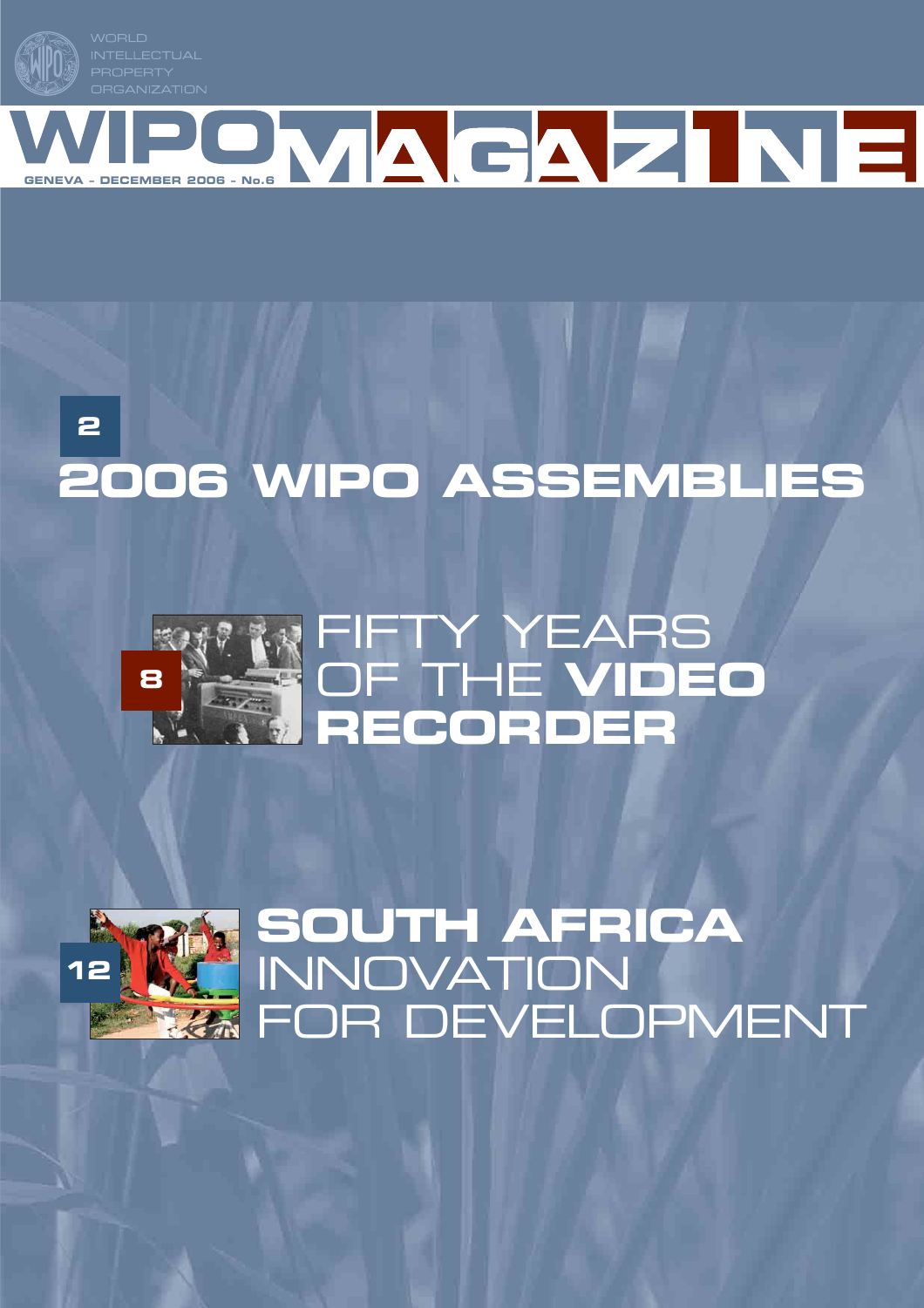## **Third Global Congress on Combating Counterfeiting and Piracy**



Shared Challenges – Common Goals

Date: January 30 and 31, 2007 Venue: International Conference Center, Geneva, Switzerland Information: For details and registration see www.ccapcongress.net

With the worldwide trade in counterfeit products posing multiple threats to health and safety, economic development and good governance, the Global Congress has become a key international forum for shaping strategies to tackle the challenges.

The Third Global Congress, hosted by WIPO in Geneva, will build on the process that began in Brussels in 2004, bringing together top government and private sector players to pool their experience, enhance international coordination, and seek more effective solutions in pursuit of the common goals of combating counterfeiting and piracy.

Early registration is recommended, as attendance will be limited in order to allow for maximum interaction among participants.

The Congress is co-convened by WIPO, the World Customs Organization (WCO) and Interpol, in cooperation with the International Trademark Association (INTA), the International Chamber of Commerce (ICC), the International Security Management Association (ISMA) and the Global Business Leaders Alliance Against Counterfeiting (GBLAAC).

#### WIPO MAGAZINE ISSUE 2006/6

Editorial team John Tarpey Elizabeth March Sylvie Castonguay

WIPO staff contributors Tamara Nanayakkara, Marcus Höpperger, Martin Senftleben: Trademark Coexistence

#### Acknowledgements

- *Artesanías de Colombia* – Raquel Pérez Alberdi; María Valeria
- Rapetti Tizze

Graphic design Sheyda Navab

©World Intellectual Property Organization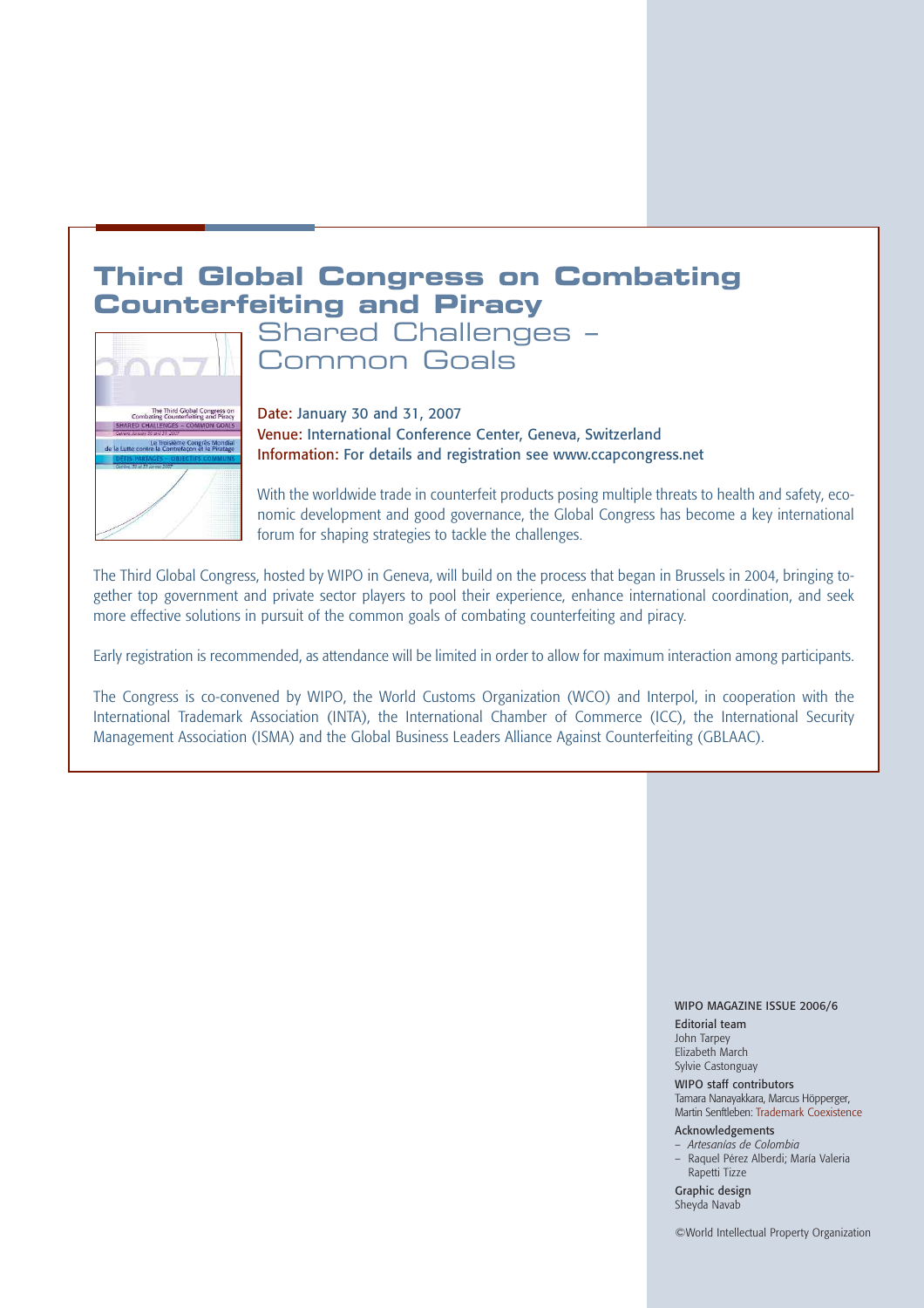# **CONTENTS**

| 2  | RESULTS OF THE 2006 ASSEMBLIES OF WIPO<br><b>MEMBER STATES</b>                                                                                                                                   |  |  |
|----|--------------------------------------------------------------------------------------------------------------------------------------------------------------------------------------------------|--|--|
| 6  | ARTS AND CRAFTS OF COLOMBIA                                                                                                                                                                      |  |  |
|    | 50 YEARS OF THE VIDEO CASSETTE RECORDER                                                                                                                                                          |  |  |
| 12 | <b>COUNTRY FOCUS</b><br><b>INNOVATION</b> TO DRIVE DEVELOPMENT -<br>A SOUTH AFRICAN PERSPECTIVE                                                                                                  |  |  |
| 14 | WHEN INNOVATION IS CHILD'S PLAY                                                                                                                                                                  |  |  |
| 16 | <b>PCT PORTRAITS</b><br>Nobel Prize for the Silence of the Genes<br>Metal Magician meets Medical Wizard<br>Pills from Poisons                                                                    |  |  |
| 18 | <b>IP AND BUSINESS</b><br><b>TRADEMARK COEXISTENCE</b>                                                                                                                                           |  |  |
| 20 | CYBERSQUATTER OR INNOCENT FAN?                                                                                                                                                                   |  |  |
| 21 | <b>TEACHING COPYRIGHT TO TEENAGERS</b>                                                                                                                                                           |  |  |
| 22 | <b>NEWS ROUNDUP</b><br>WIPO Report Shows Internationalization of Patent Trends<br>Superman Takes on DVD Pirates<br>Masters of Invention<br>900,000 Trademarks Registered under the Madrid System |  |  |
| 24 | <b>LETTERS</b> AND COMMENT                                                                                                                                                                       |  |  |
| 27 | <b>WIPO AWARDS</b>                                                                                                                                                                               |  |  |
| 28 | <b>CALENDAR OF MEETINGS</b>                                                                                                                                                                      |  |  |
|    |                                                                                                                                                                                                  |  |  |

NEW **PRODUCTS**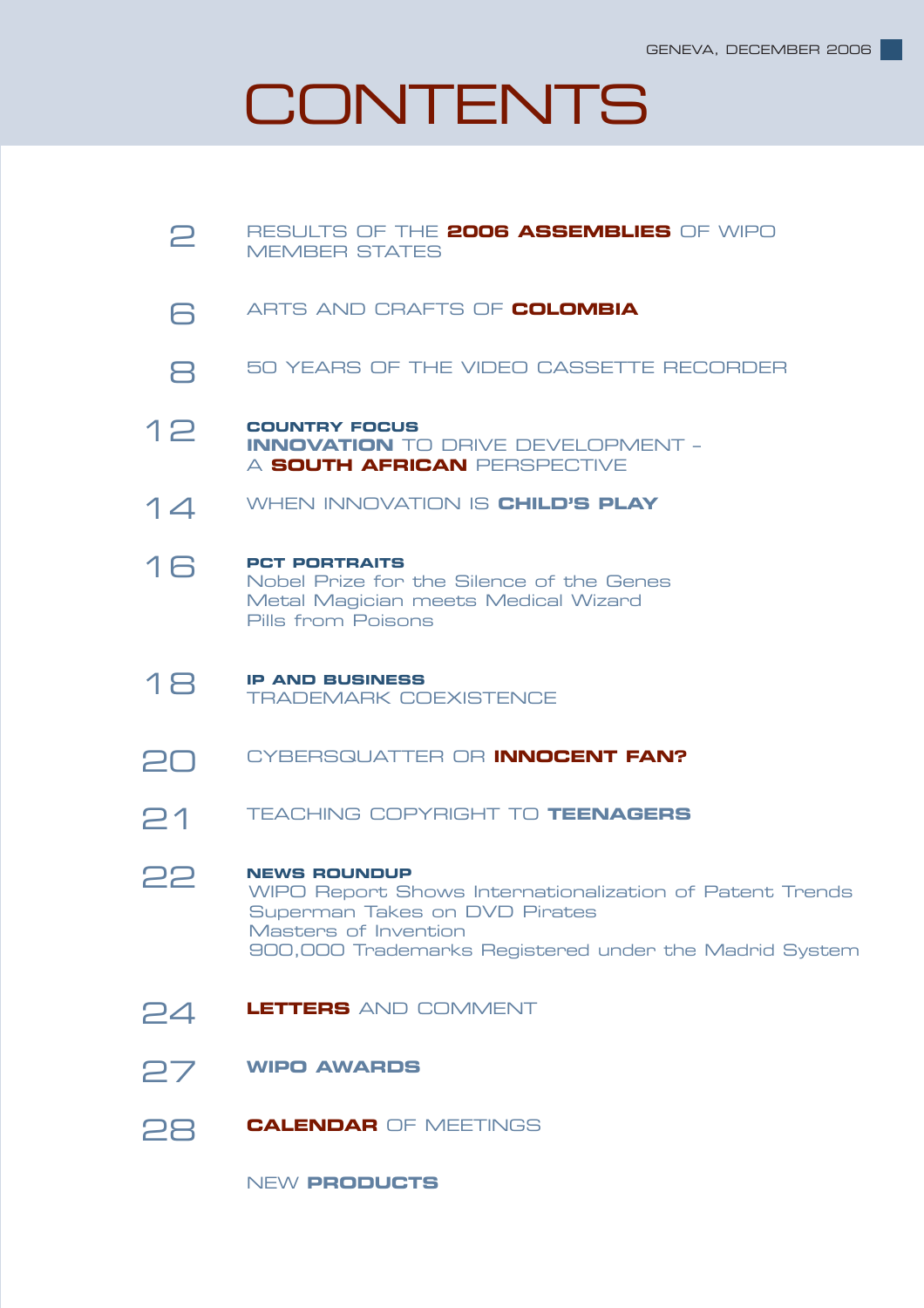# RESULTS OF THE **2006 ASSEMBLIES OF WIPO** MEMBER STATES

*"As a global body encouraging creativity and innovation, as well as being a market-oriented provider of services for a demanding cross-section of users, WIPO's constituency is wide. Our goal has been to ensure that the totality of that constituency is included in the drive to help identify, protect and use intellectual assets."* 

**Director General Kamil Idris in his opening address to the Assemblies.**



The Assemblies of WIPO's 183 Member States concluded on October 3, having achieved consensus on every item on the agenda.

At the closing session, Director General Kamil Idris thanked delegates for the wisdom they had brought to bear during the

discussions and for their good will in ensuring that all items handled by the General Assembly were concluded successfully. He looked forward to the continuation of this spirit of determination and commitment to enable the Organization to face the challenges ahead. The WIPO General Assembly was chaired by Ambassador Enrique Manalo, Permanent Representative of the Philippines to the United Nations and other international organizations in Geneva, who joined Dr. Idris in extolling the constructive approach which had prevailed throughout the Assemblies.

The principal decisions of the meetings that took place from September 25 to October 3 include the following:

#### Program and budget

The Assemblies adopted a new mechanism for the preparation and follow up of the program and budget which strengthens the role of Member States. Members welcomed the Secretariat's progress report on the implementation of the Joint Inspection Unit's recommendations, including progress on the desk-to-desk review. They also welcomed a report on the Secretariat's initiatives in the last year to strengthen budgetary control and managerial processes, including a comprehensive revision of human resources strategies, procurement procedures and internal oversight.

#### Development Agenda

The General Assembly renewed the mandate of the Provisional Committee on Proposals Related to a WIPO Development Agenda (PCDA) for a further year. Member States reviewed the two sessions of the PCDA in February and June 2006, and emphasized the need to continue discussions on the proposals submitted so far in the process. The General Assembly agreed that the PCDA would hold two 5 day sessions to allow for structured in-depth discussions on all 111 proposals made so far. The lists of proposals to be discussed in the first and second sessions were identified.

In order to streamline the process of examining all proposals in an inclusive manner, the PCDA will seek to narrow down the proposals to eliminate repetition or duplication; separate actionable proposals from declarations of general principles and objectives; and note those proposals which relate to existing activities in WIPO and those which do not. Ambassador Manalo will produce initial working documents in consultation with Member States.

The PCDA will report to the 2007 General Assembly, with recommendations for action on agreed proposals, and a framework for considering further proposals following the 2007 General Assembly. In the interim, and without prejudice to the provision of technical assistance, Member States agreed that the Permanent Committee on Intellectual Property and Development (PCIPD), which was established in 1999 to deal with matters relating to cooperation for development, will cease to exist.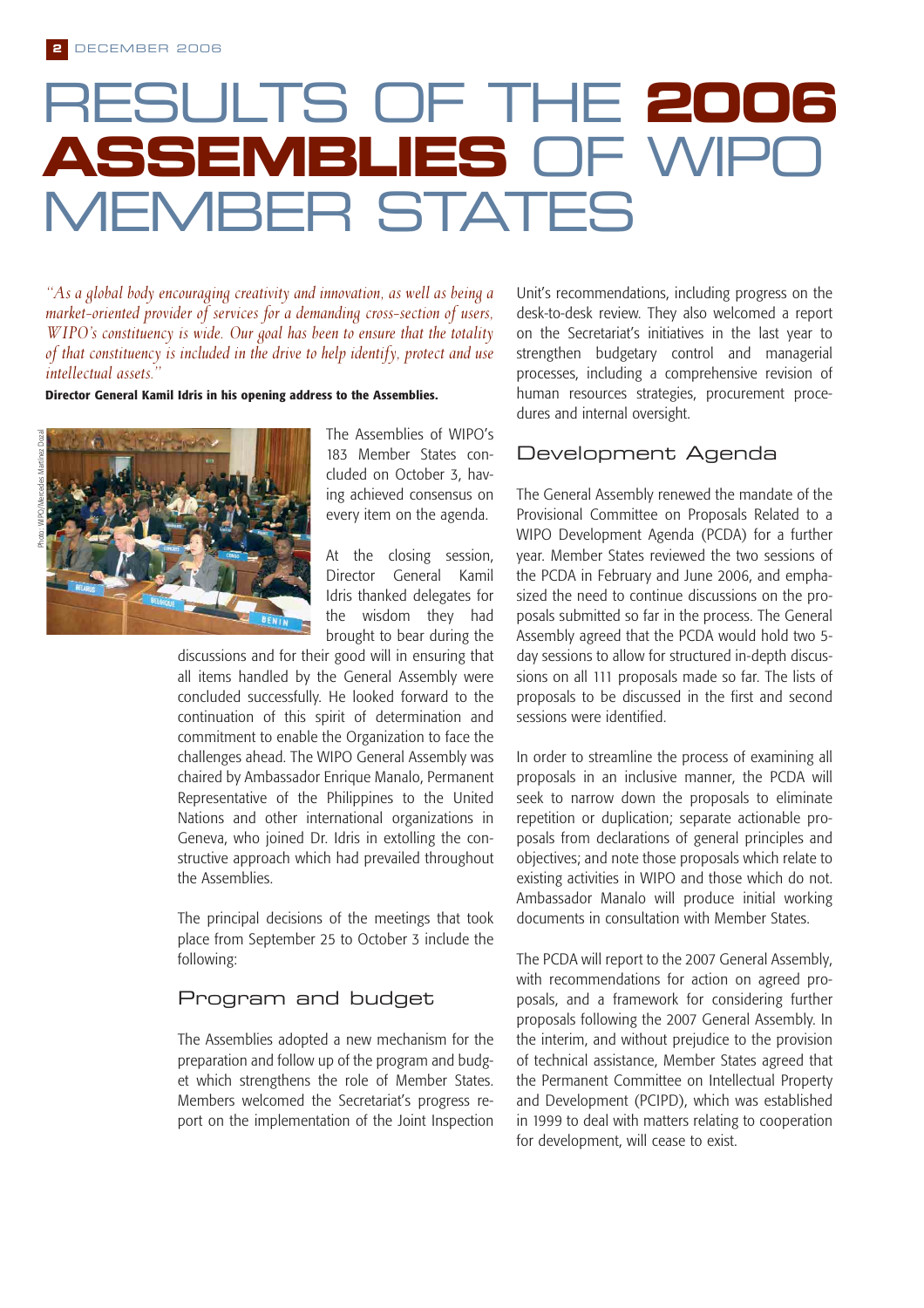**3**

## *"The positive results of this meeting can be attributed to all the Member States' unrelenting efforts to arrive at decisions by consensus on the major issues on our agenda."* **Ambassador Enrique Manalo, Chair of the General Assembly**

In line with the earlier sessions of the PCDA in 2006, WIPO will provide financing to facilitate the attendance at PCDA meetings of representatives from developing countries, least developed countries (LDCs) and countries in transition.

#### Rights of broadcasting organizations

The General Assembly agreed to convene a diplomatic conference from November 19 to December 7, 2007, with a view to concluding a treaty on the protection of broadcasting organizations, including cablecasting organizations.

The decision sets a roadmap for the last leg of negotiations, including two special sessions of the Standing Committee on Copyright and Related Rights (SCCR) in January and June to clarify the outstanding issues and to "aim to agree and finalize, on a signalbased approach, the objectives, specific scope and object of protection." The discussions are confined to the protection of traditional broadcasting organizations and cablecasting following a decision by the May 2006 session of the SCCR to examine questions of webcasting and simulcasting on a separate track.

#### Law of Patents

Member States agreed on a way forward in respect of discussions held in the context of WIPO's Standing Committee on the Law of Patents (SCP). They decided that proposals regarding the work program of the SCP, including proposals on different approaches, may be submitted by December 2006. Proposals will be circulated in consolidated form to all Member States. They agreed that the Chairman of the General Assembly would hold informal, inclusive consultations in the first half of 2007 to discuss the proposals and would recommend a work plan for the SCP to the General Assembly in September 2007. The General Assembly in September 2007 will consider the results of the consultations with a view to establishing a work plan for the SCP for 2008 and 2009.

The Secretariat also informed Member States that a series of informal information meetings would be held in Geneva from October 2006 to September 2007 on patent-related topics, including research exemption; technical standards; flexibilities in the patent system; national strategies for innovation; and transfer of technology. The first two colloquia will take place on October 11 and November 29, 2006, respectively.

#### Singapore Treaty on the Law of Trademarks

Member States expressed support for the Singapore Treaty on the Law of Trademarks, which was concluded in March 2006 and will enter into force when 10 countries or intergovernmental organizations ratify or accede to the Treaty. Member States also welcomed a resolution by the diplomatic conference to provide assistance to least developed and developing countries to facilitate implementation of the Treaty in those countries. Implementation of the Singapore Treaty will enable national and regional trademark administration authorities to benefit from simplified procedures, including electronic means of communication. This will reduce procedural transaction costs and provide additional incentives for business to invest and expand internationally.

#### Genetic Resources, Traditional Knowledge and Folklore

Member States expressed their commitment to accelerating the work of the Intergovernmental Committee on Intellectual Property and Genetic Resources, Traditional Knowledge and Folklore (IGC), and to generating tangible results. Member States also welcomed the implementation of the Voluntary Fund, established at the 2005 General Assembly, to finance the participation of representatives of accredited observers representing indigenous and local communities. The Voluntary Fund has attracted a number of pledges, which promise to make it operational in time for the December meeting of the IGC.

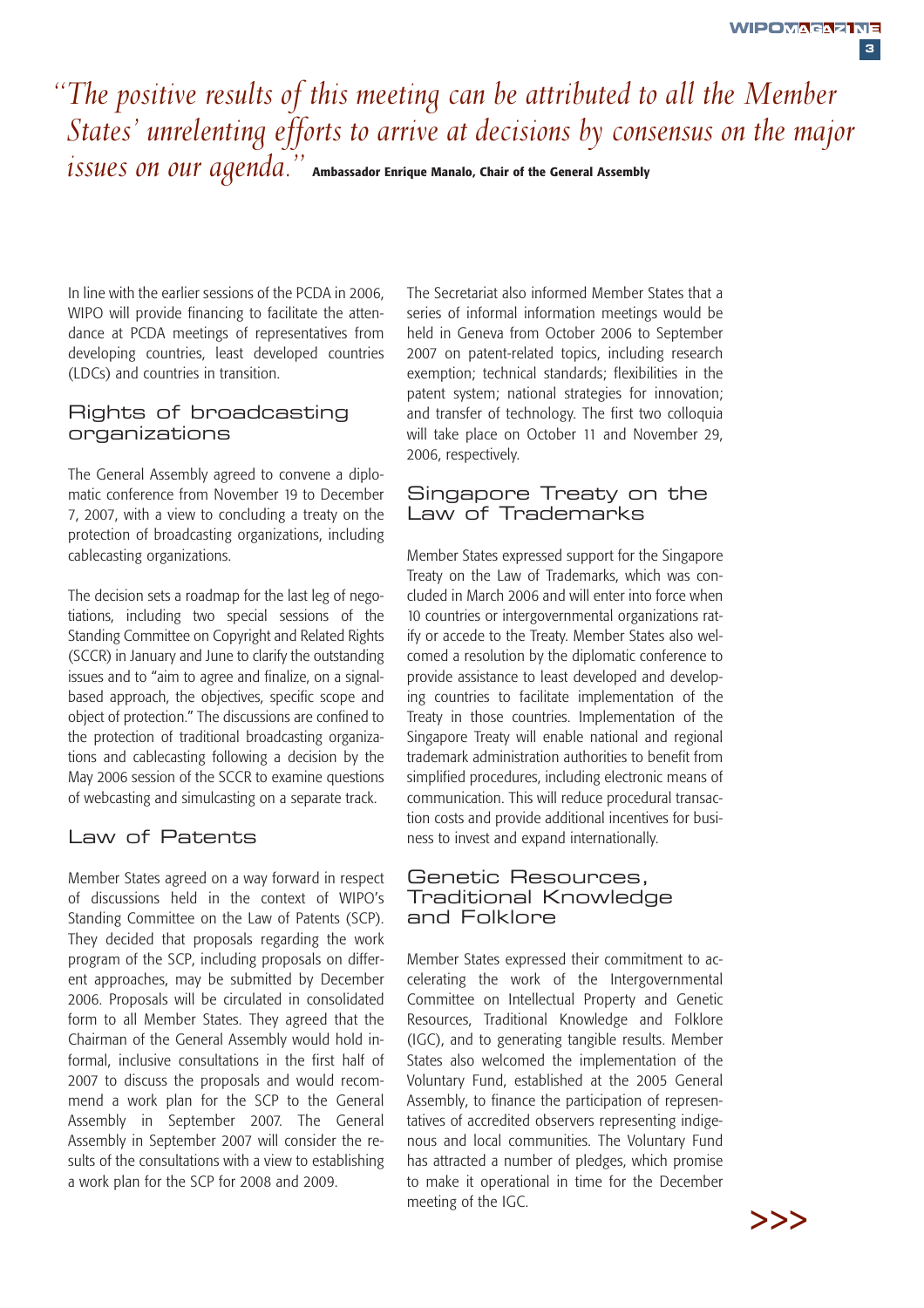*"This Organization has crafted programs of benefit to all nations; it is a world-class provider of intellectual property services and the main global intellectual property norm-setting body. It must seek to strengthen that position and to inspire for future generations a genuine, inclusive, well-grounded intellectual property culture."*

#### **Director General Kamil Idris**

#### Audiovisual performances

Member States noted the status of consultations on the protection of audiovisual performances and agreed to keep the issue on the agenda of the General Assembly in September 2007. The purpose of a new instrument would be to strengthen the position of performers in the audiovisual industry by providing a clearer legal basis for the international use of audiovisual works, both in traditional media and in digital networks. The General Assembly also noted the Director General's proposal to organize national and regional seminars in the coming year in order to explore the issues at stake and the various solutions found in existing national legislation and contractual practices.

#### Enforcement

Member States took note of the work of the Advisory Committee on Enforcement (ACE), particularly in the field of education, awareness building, and training, in all areas of IP enforcement.

#### **PCT**

Member States endorsed the appointment of the Nordic Patent Institute, comprising the patent offices of Denmark, Iceland and Norway, as an International Searching and Preliminary Examining Authority under the Patent Cooperation Treaty (PCT). The PCT Assembly also reviewed the status of the PCT reform

process, which is designed to ensure that the PCT is in line with the needs of the user community. Delegates noted the significant productivity gains in the past three years due to the increasing use of information technologies in PCT procedures.

Member States endorsed a proposal to establish a digital access service for priority documents. This is a voluntary arrangement designed to save applicants from having to produce proof of filing of the original application separately in each state where priority is claimed. A working group will be convened in early 2007 to help establish the procedures.

#### Madrid System

The Assembly of the Madrid Union for the international registration of trademarks examined provisions concerning the refusal procedure, as required under the Madrid Protocol ten years after its entry into force. Members concluded that this was functioning satisfactorily and required no substantive change. The Madrid Assembly also adopted an interpretative statement allowing for further reviews of the operation of the refusal procedure in the future.

The Madrid Assembly adopted a number of amendments to the Common Regulations under the Madrid Agreement and Protocol which govern the international trademark registration system. Most of the amendments will take effect as from April 1, 2007. Member States also adopted amendments relating to the continuation of the effects of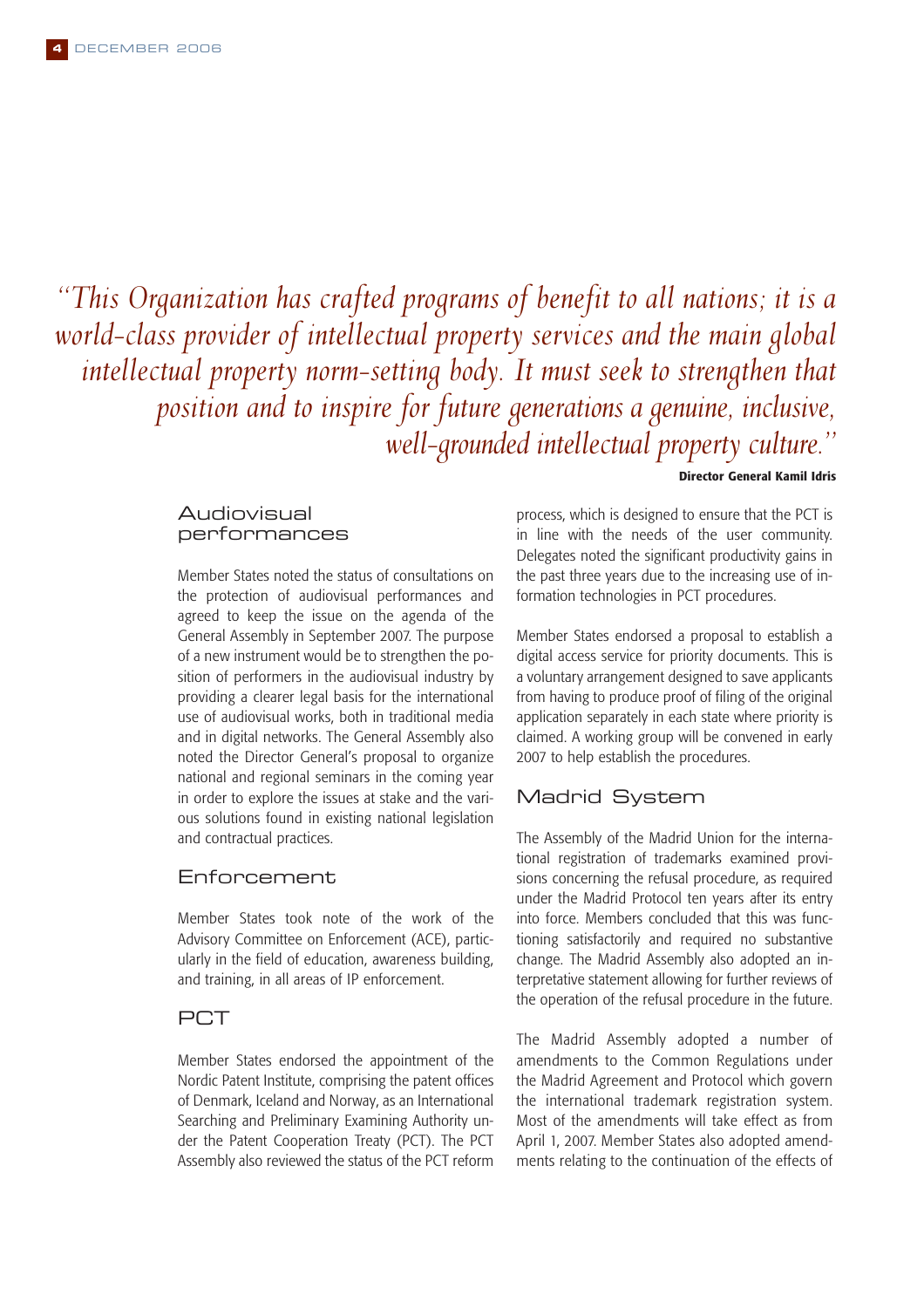international registrations in a state that becomes independent from another Member State. These provisions establish a simple procedure allowing holders of international registrations to maintain their international registration in the newly independent country.

The Madrid Assembly also extended the mandate of the Working Group on the Legal Development of the Madrid System to continue discussion of a possible review of the "safeguard clause" in the Madrid Protocol and to ensure that the System will continue to meet the needs of the user community.



**Director General Kamil Idris met with government representatives of many Member States. Here Haiti's Minister of Culture and Communication, Mr. Daniel Elie, discusses WIPO support for Haiti to develop human resources training and IP office infrastructure.**

#### **Observers**

In line with WIPO's commitment to transparency and inclusive debate, the Assemblies granted observer status to a number of international non-governmental organizations. These include the Arab Federation for the Protection of Intellectual Property Rights (AFPIPR); the European Commercial Patent Services Group (PatCom); and 3D – Trade – Human Rights – Equitable Economy (3D).

Organizations granted observer status are invited to attend the meetings of WIPO Assemblies and other meetings of direct interest to them. Nine additional national non-governmental organizations, considered to be in a position to offer constructive and substantive contributions to the deliberations of WIPO Assemblies, were granted observer status in conformity with a decision by WIPO Member States in October 2002. At present, 67 inter-governmental organizations (IGOs), 203 international NGOs and 40 national NGOs have observer status with WIPO.

#### Arbitration and mediation

The General Assembly reviewed WIPO's activities in relation to the protection of IP in the Internet Domain Name System. Currently an average of 4.5 new domain name cases are filed with the WIPO Arbitration and Mediation Center each day. Member States noted the status of recommendations made by the 2002 WIPO General Assembly in relation to the Second WIPO Internet Domain Name Process, which concerns the relationship between domain names and certain types of identifiers other than trademarks. The Internet Corporation for Assigned Names and Numbers (ICANN) is now considering recommendations for the protection of the names and acronyms of international intergovernmental organizations (IGOs).

#### Program Performance **Report**

The WIPO Assemblies approved the results-based Program Performance Report of the Organization for the 2004-2005 biennium. The WIPO Assemblies also took note of information on the implementation of major activities in the first half of 2006, including the Progress Report on the New Construction Project, informing Member States about progress made since the WIPO Assemblies in 2005.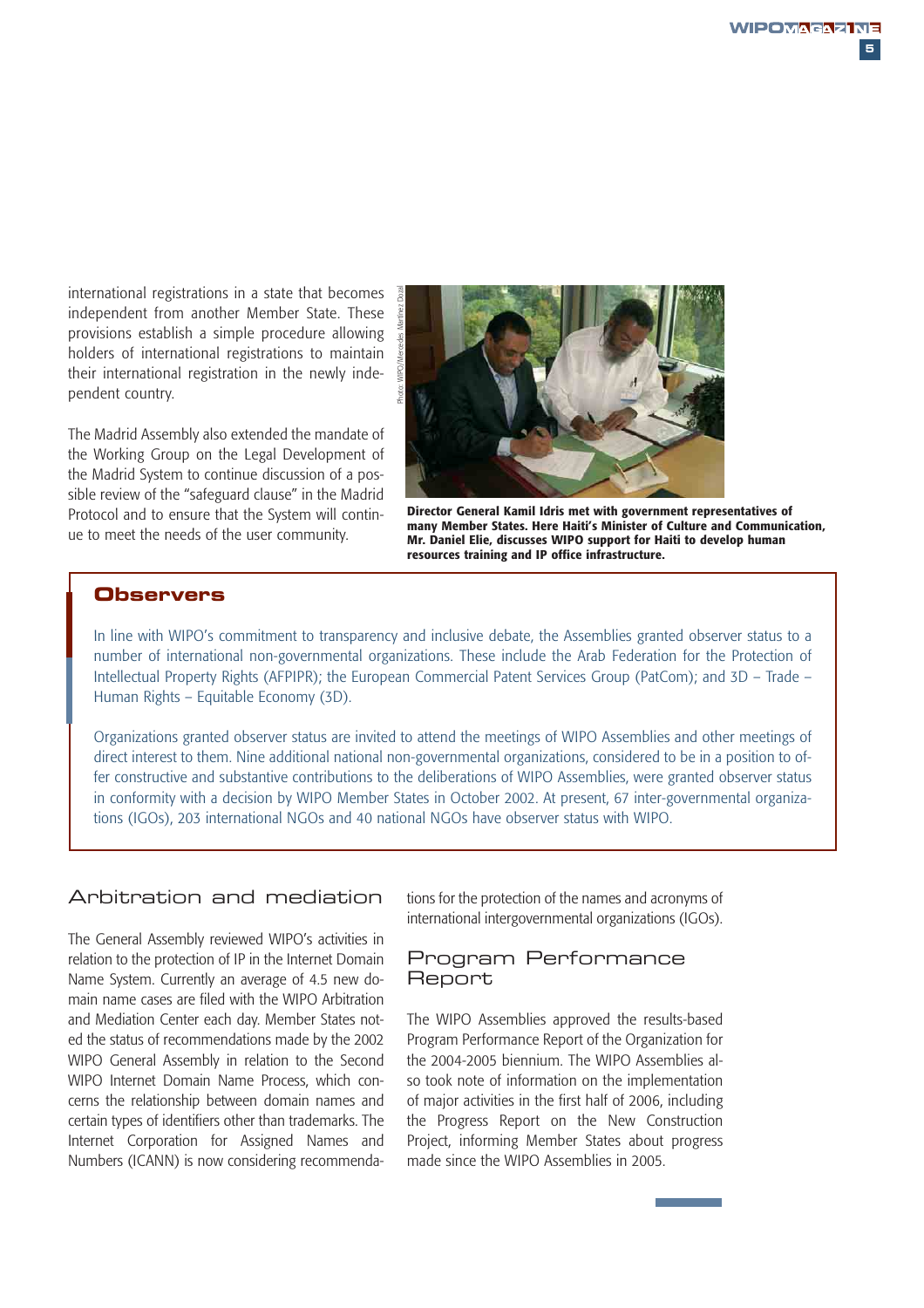

Close to one million people in Colombia earn a living directly or indirectly from the country's vibrant arts and crafts sector. A significant contributor to the national economy, the sector counts some 350,000 artisans, approximately 60 percent of whom are from rural and indigenous areas, and 65 percent of whom are women. The richness and diversity of the country's arts and crafts was on display at a unique exhibition at WIPO headquarters from September 25 to October 12, which was organized jointly by WIPO and the Colombian Government.



**A Wayúu design on a traditionally woven hammock.**

The exhibits were drawn from the collection of *Artesanías de Colombia*, a government institution responsible for the promotion and development of the country's artisanal and craft sector. The Colombian government encourages artisans to use the intellectual property system as a means of protecting their creative works and obtaining just remuneration for their efforts, while also preserving the country's national patrimony for future generations.

Opening the exhibition, Ambassador Clemencia Forero Ucros, Permanent Representative of Colombia to the United Nations in Geneva, described Colombian crafts as the ultimate representation of the country's culture, idiosyncrasy and folklore. She stressed the importance for a country like Colombia of "working hand-in-hand with WIPO for the protection of our cultural expressions."

The exhibition featured jewelry, silverware, basketry, tapestry, ceramics, wood masks and finely woven objects, produced in different regions and by a cross section of indigenous groups. Space permits us here to touch on only three of these traditional art forms.

#### Heritage of the Zenú



The Vueltiao hat (4), one of the best known and popular symbols of Colombia, is the Colombian craft *par excellence*. The hats are the work of the Zenú ethnic group, who use traditional colors, designs and weaving techniques that date back over a thousand years. The Zenú use a complex traditional method to transform the natural caña flecha palm tree fiber (5-6) into black and white fibers (7) that they then weave into patterns representing the totemic elements of the Zenú culture. These carry traditional names, such as Heart of the Fan, Crocodile Flower, etc. The Zenú use their traditional techniques today to create a range of products for the home.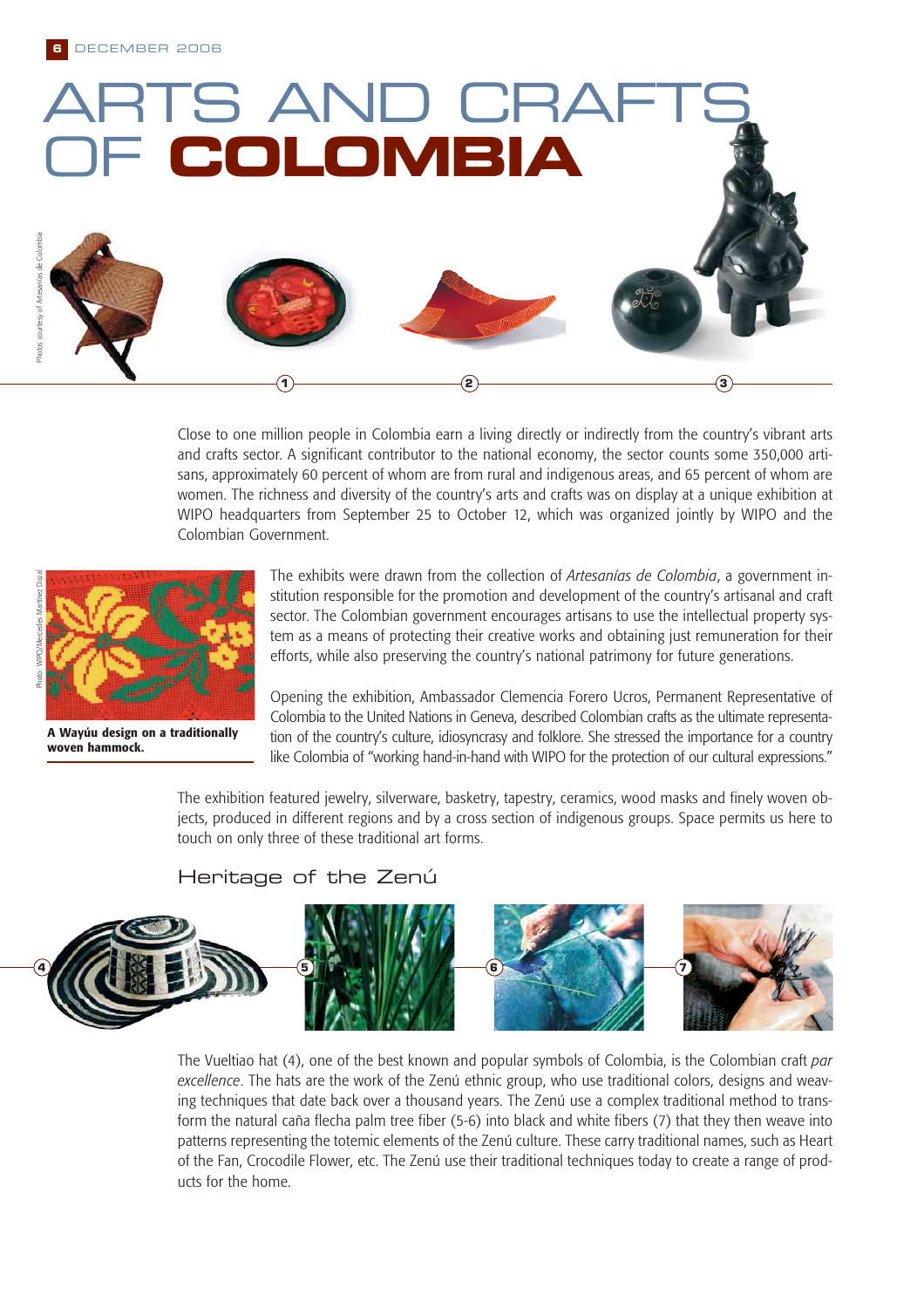

**The Caña Flecha Hat, designed by Olga Piedrahita, shown here at the Identidad Colombia (Colombia Identity) fashion show.**

#### Weaving of the Waleker

The women of the Wayúu ethnic group, from the Guajira Peninsula on the Colombia-Venezuela border, claim that they learned their weaving skills from *Waleker* – the spider. The secrets of their traditional weaving are part of the initiation rites of adolescent girls to womanhood. The intricate hand-stitched *kanás* (weaving designs) are an ancient Wayúu art form and represent the elements found in the matriarchal structure of their society, environment and daily life.

The Wayúu also use traditional techniques to make bags, sandals, rugs and beautiful pottery jars to transport water.

#### Pasto Glazing – the resin of the Mopa-mopa



The indigenous people of the Nariño Department of Colombia, developed a technique for extracting the resin of the *mopa-mopa* tree, which they cook and color with vegetable dyes to produce laminae. These they apply to the surface of wooden items, creating striking designs. The thousand-year old technique, known as Pasto Glazing, is unchanged today, and is now used to create contemporary designs on trays and plates (1-2), vases (8), boxes and oth-

er objects (10). The technique requires a delicate touch as the colored fragments must be placed precisely on the wood surface to create the textures and tones of the designs.

#### The black and red pottery of La Chamba

*Horse and Rider* (3), a black pottery piece by Eduardo Sandoval, was made using the traditional techniques of the people of La Chamba which he learnt from his grandfather. La Chamba potters create black or red ceramic pieces, which they polish by friction with agate and river stones. Mr. Sandoval learnt the techniques as a lad, then went on to study fine arts, painting and sculpture. He has La Chamba clay delivered regularly to his Bogota studio and melds the techniques of his youth with that of his academic training to create unique works, which have won local recognition.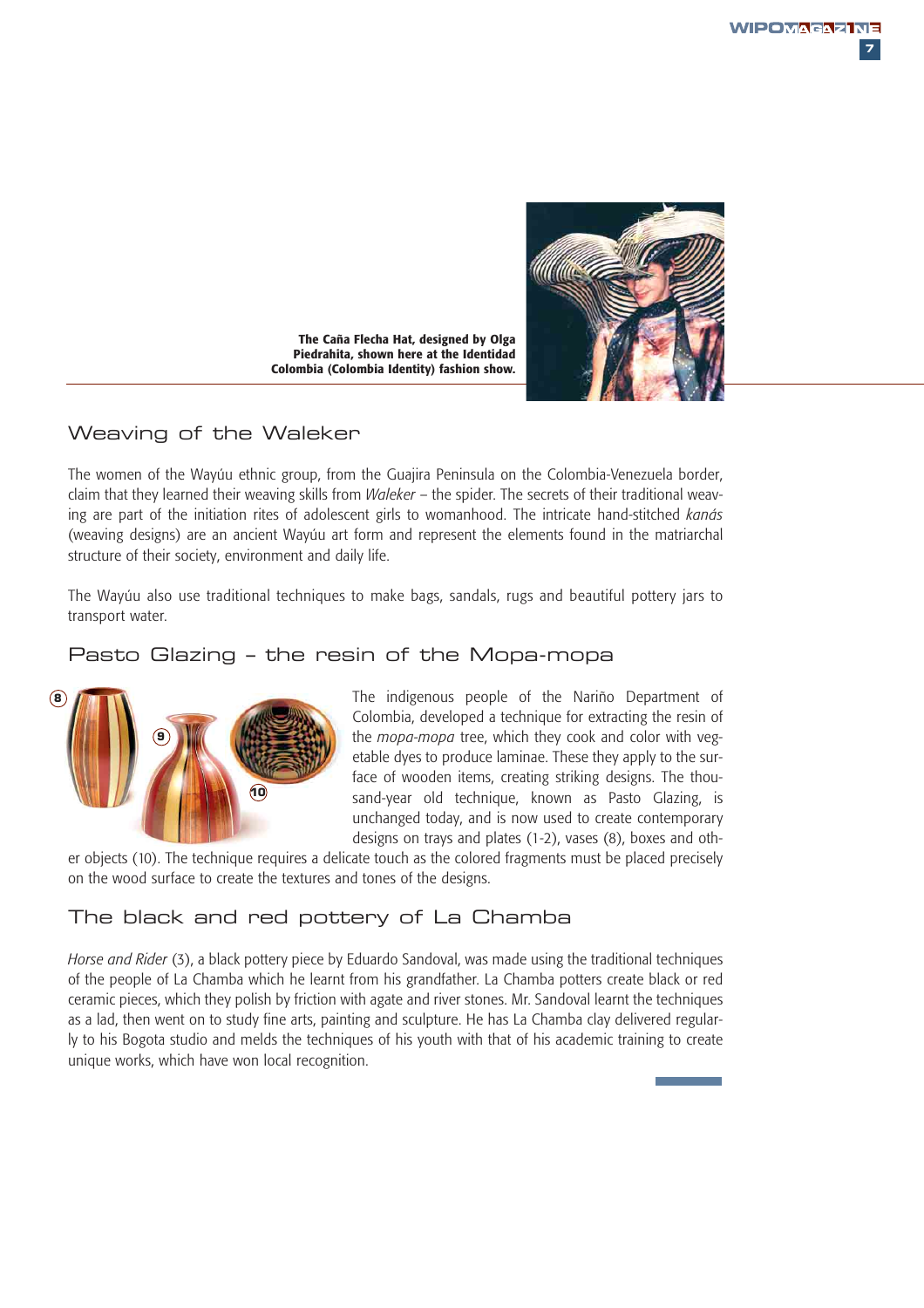## EARS OF TH CASSETT RECTE B **Press Play**

Invented in 1956, the technology which produced the video cassette recorder (VCR) is already at the end of its days. But in its 50 years life span the VCR revolutionized the movie industry, changed television-watching habits, triggered the first "format wars," and raised new copyright questions, establishing jurisprudence on fair use.

When television first took off in the 1950s, the only means of preserving video footage was through kinescope, a process in which a special motion picture camera photographed a television monitor. Kinescope film took hours to develop and made for poor quality broadcasts. So most television networks just made live broadcasts direct from the studio. But in countries with several time zones, live broadcast was a problem. In the U.S., for example, the 6 p.m. news broadcast in New York, if aired direct, would



**U.S. patent 2,956,114 for a "Broad Band Magnetic Tape System and Method," was granted to Charles Ginsburg, known as the father of the video recorder, who led the research team at Ampex Corporation.**

be on at 3 p.m. Pacific time in Los Angeles. The only solutions were to repeat the live broadcast three hours later for LA, or to develop the kinescope film of the first broadcast and rush to air it on time. There was a pressing need for new recording technology.

The big electronic companies of the day raced to develop the technology, working on recorders that used magnetic tape. The Ampex Corporation, however, working in secrecy, based its research on a rotating head design, which had been patented by an Italian inventor in 1938 for use in audio recordings. After several failed attempts, and having abandoned the project altogether at one point, Ampex released the world's first magnetic tape video recorder, the VRX-1000,

in April 1956. It caused a sensation. But with a price tag of US\$50,000 (equivalent to some US\$325,000 today), expensive rotating heads that had to be changed every few hundred hours, and the need for a highly skilled operator, it was far from a consumer item.

The orders from the television networks, however, came pouring in. CBS was the first to use the new technology, airing *Douglas Edwards and the News* on November 30, 1956, from New York then replaying the broadcast from its Hollywood studios a few hours later. From that day on, Edwards never had to repeat a broadcast, and television changed forever.



**April 14, 1956. Ampex's Charles Anderson described the scene when the VRX-1000 unveiling ceremony was played back to the audience moments after the event: "There was a deafening silence.**

**Then came a roar. People started to swarm back around the machine."**

#### Fast-forward to home video

The other companies abandoned their research and followed Ampex's lead. RCA pooled patents with Ampex and licensed in the Ampex technology. The new goal was to develop a video machine for home use. It had to be solid, low-cost and easy to operate.

Sony released a first home model in 1964, followed by Ampex and RCA in 1965. While these machines, and those that followed over the next 10 to 15 years, were much less expensive than the VRX-1000, they remained beyond the means of the average consumer,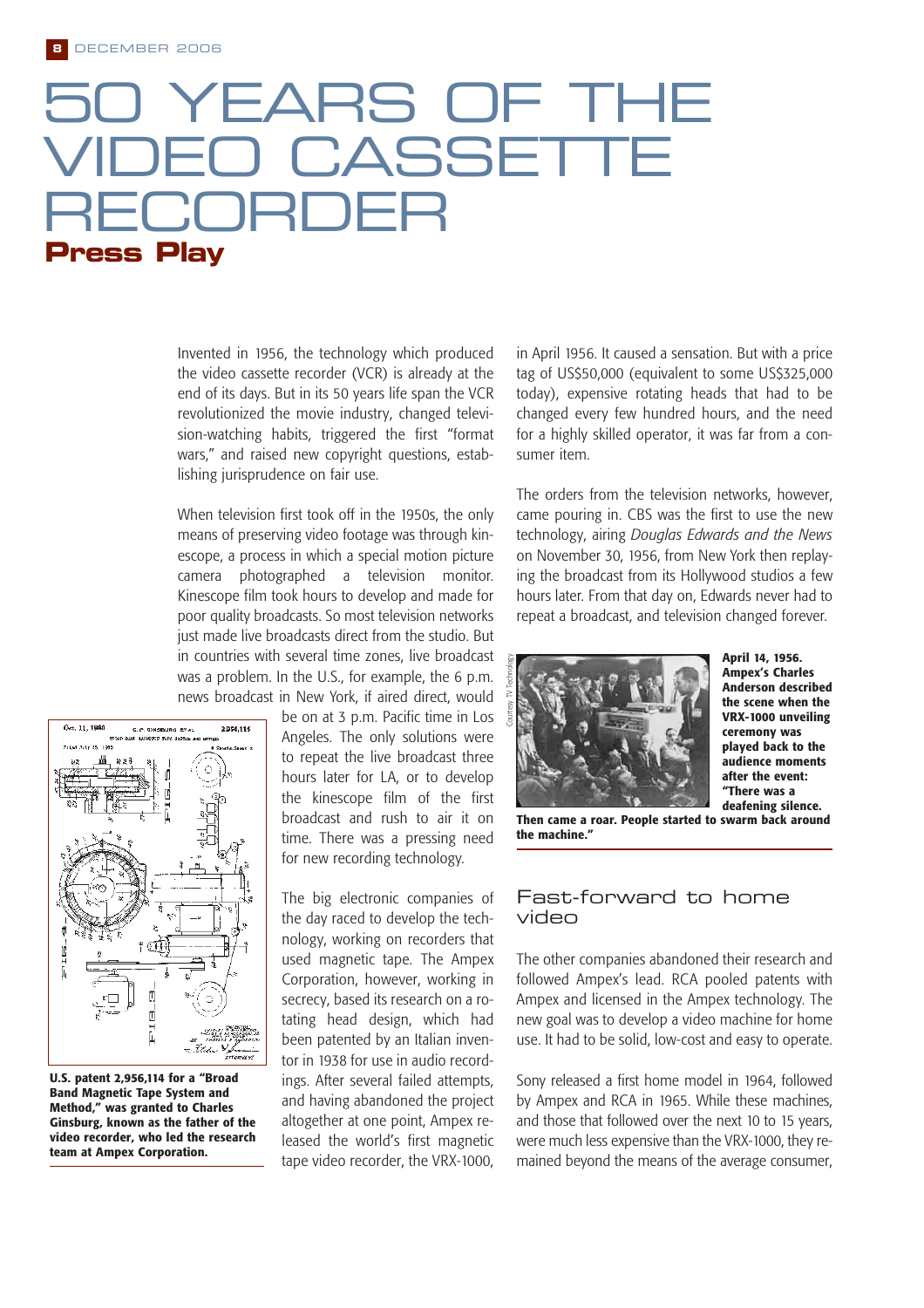**9**

## *New communications technology – then as now – has always challenged previous assumptions and jurisprudence in the area of copyright.*

#### **Quote…Unquote**

When giving testimony in front of the U.S. Congress in 1982, Jack Valenti, then President of the Motion Picture Association of America, famously stated: "I say to you that the VCR is to the American film producer and the American public as the Boston strangler is to the woman home alone."

He need not have worried. In 2001, the best year on record for the home video industry, the Video Software Dealers' Association reported that U.S. consumers spent a whopping US\$7 billion on video rentals and US\$4.9 billion on video purchases.

and were bought primarily by wealthy customers, businesses and schools. But the consumer electronics industry could feel the first tremors of VCR revolution and everyone wanted a piece of the pie. Fortunes were sunk into further research and development.

The competition between the companies led to the release of three different, mutually incompatible VCR formats: Sony's Betamax in 1975, JVC's VHS in 1976, and the Philips V2000 in 1978. Two of these would come head-to-head in the 1980s in what became known as the first Format War.

Before the technology battle could begin, however, the consumer electronics industry had to find an answer to a more pressing problem: content. Where would it come from? What would people watch on their VCRs? At this stage, the industry regarded the VCR's television recording feature as a bonus option of little utility to the average home user. – Why, they asked, would anyone want to record a TV show and watch it later? They thought movie videos would provide an answer to the content problem. But the studios had something to say about that.

#### Pause – The copyright challenge

Home video sent the movie industry into a spin. Television had already stolen a big part of their market, and they saw the VCR as a massive new threat. Copyright, they argued, was at stake. Did not the mere recording of a television show constitute an infringement of the copyright owner's rights over reproduction? The studios took the issue to court. In 1976, the year after Sony's release of the Betamax VCR, Universal City Studios and the Walt Disney Company sued Sony, seeking to have the VCR impounded as a tool of piracy.

New communications technology – then as now – has always challenged previous assumptions and jurisprudence in the area of copyright. Just as the printing press, by making possible the mass reproduction of books, led to the first copyright laws, and cinematography raised the question of authors' rights to derivative works, now it was the turn of the VCR. The first court decision in 1979 went against the studios, ruling that use of the VCR for non-commercial recording was legal. The studios appealed and the decision was overturned in 1981. Sony then took the case to the U.S. Supreme Court.

In a landmark judgement in 1984, the Supreme Court ruled that the home recording of television programs for later viewing constituted "fair use."<sup>1</sup> An important factor in the Court's reasoning was that "time-shifting" – i.e. recording a program to watch it at another time – did not represent any substantial harm to the copyright holder, nor did it diminish the market for the product.

1. U.S. Supreme Court SONY CORP. v. UNIVER-SAL CITY STUDIOS, INC., 464 U.S. 417 (1984) 464 U.S. 417

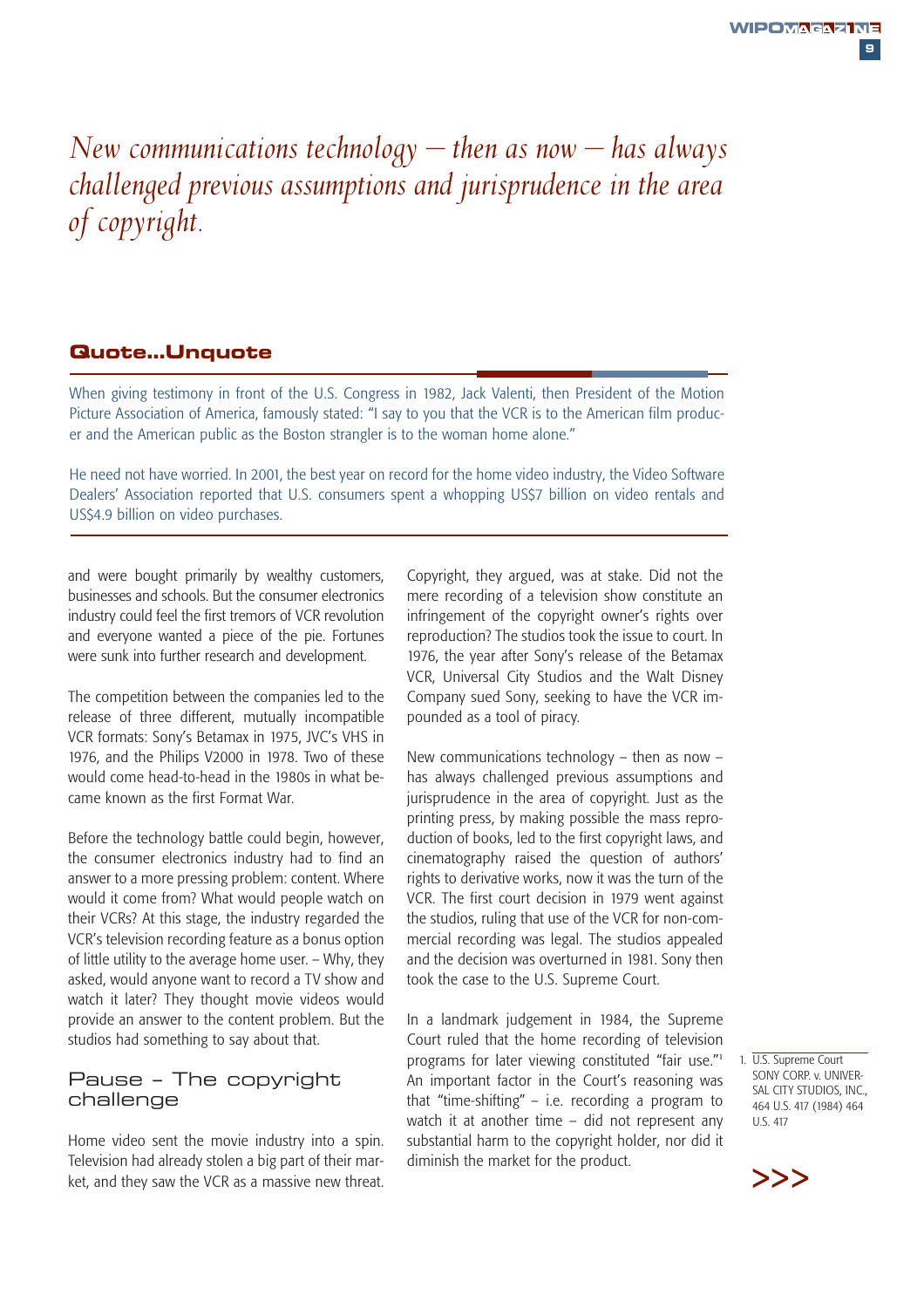Photos.comhotos.com



**In 2001, U.S. consumers spent US\$7 billion on video rentals and US\$4.9 billion on video purchases.**

By then, the VCR had become a popular consumer product, and, contrary to their fears, the film studios found themselves to be major beneficiaries of the technology as the sale and rental of movie videos began generating huge new revenue streams. In 1986 alone, home video revenues added more than US\$100 million of pure profit to Disney's bottom line. The television stations, on the other hand, having found that the "useless" recording option was a big hit with viewers, faced a different problem. They had to find new ways to keep their advertisers happy now that viewers could fast-forward through the commercial breaks.

#### Betamax versus VHS: the battle to set the standard

Meanwhile, the format war between VHS and Betamax was underway. When Sony released Betamax, they were confident in the superiority of their technology and assumed that the other companies would abandon their formats and accept Betamax as the industry-wide technical standard. They were wrong. On their home turf in Japan, JVC

refused to comply and went to market with their VHS format. In the European market, Philips did not play along either, but technical problems were to take Philips out of the fight almost before it began.

From where Sony stood, the only clear advantage of the VHS format was its longer recording time. So, Sony doubled the Betamax recording time. JVC followed suit. This continued until recording times were no longer an issue for potential customers, and marketing overtook superior technology as the key to the battle.

The two companies were on a par for several years until JVC's VHS format pulled ahead. This was due in part to JVC's broader licensing policy. Counting on increased royalties to make money on their VHS machines, JVC licensed the technology to big consumer electronics companies like Zenith and RCA. As a result, VHS machines became more abundant on the market and prices fell, increasing their consumer appeal.

At about the same time in the early 1980s, video rental shops started springing up on every street corner. Early on, the video shop owners recognized that they would have to make VCRs available for cheap rental to attract a larger client base. The highquality Betamax machines were more expensive, harder to repair, and the first models were only compatible with certain television sets. So VHS became the obvious choice for the rental shops. The domino effect – greater availability of VHS machines leading to more VHS video releases – eventually squeezed out Betamax.

#### Press eject

Technology, of course, did not stand still. Already by 2003 DVD sales had overtaken those of the VCR, signaling the dying days of magnetic tape. Video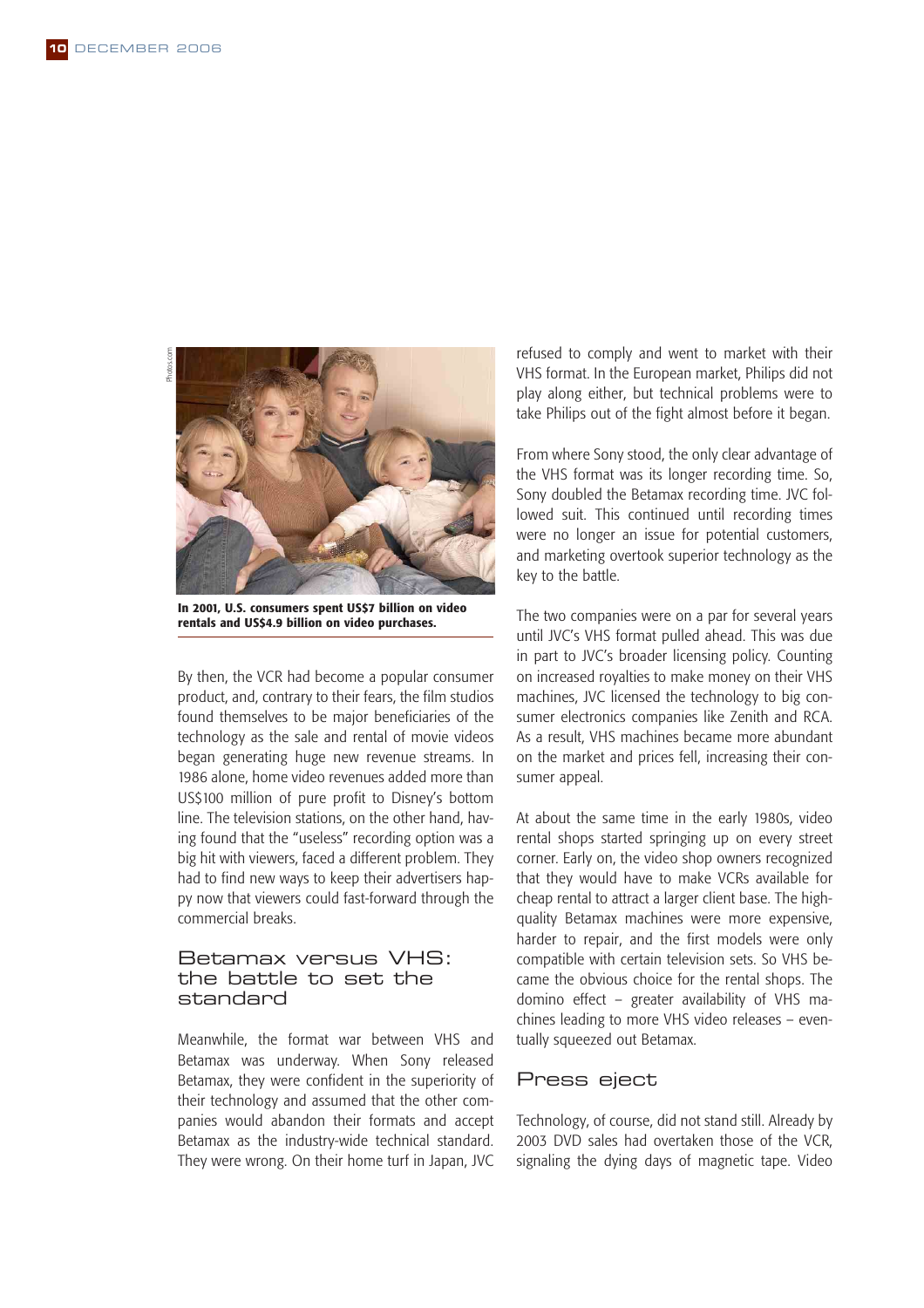rental shops, sensitive to market trends, switched to DVD, accelerating the demise of the VCR. And so it continues, as providers of the latest digital video recorders, of film streaming to mobile telephones and of other new technologies tumble over each other to offer consumers ever more options.

Nor have all related copyright issues been resolved. The digital revolution of communications media will continue to pose new challenges for copyright. Complex questions ranging from the use of digital rights management, to the exceptions and limitations that define fair use of copyrighted works, con-



**The portable camcorder was a logical development from the VCR. Early models were bulky. It was easy to miniaturize the cameras, but the recorders were more difficult. The solution: miniaturize the magnetic tape.**

tinue to fuel international debate in policy and legal norm-setting fora, so contributing to the ongoing evolution of copyright law and practice.

#### **Fair Use, Fair Dealing, Statutory Exceptions**

A crucial element of copyright law concerns the exceptions which limit its reach, i.e. the various uses of copyrighted works that do not "conflict with a normal exploitation of the work," nor "unreasonably prejudice the legitimate interests of the author," as stated in the Berne Convention, and which give the public a certain leeway in making free use of the work.

Such uses are commonly enumerated as *fair dealing* categories in some common law jurisdictions, and as *statutory limitations and exceptions* to copyright in civil jurisdictions. In addition, there is a concept known as *fair use*. Established in the legislation of the United States of America, the fair use doctrine allows the use of works without the authorization of the rights owner, taking into account factors such as: the nature and purpose of the use, including whether it is for commercial purposes; the nature of the work; the amount of the work used in relation to the work as a whole; and the likely effect of its use on the potential commercial value of the work. by the mean to the periodic method in the **calculation** of the real increasion of the real increasion of or consumers ever more potions.<br> **The portable cancerates were all the consumers were converged to the car carry mode** 

The interpretation of exceptions has changed over time, as in the VCR case, and will continue to evolve as new technologies open up new possibilities.

Exceptions may exist in various areas, such as:

- **public performance, e.g. for music played in religious services;**
- broadcasting, e.g. for the television transmission of an art work caught on film incidentally dur- $\overline{\phantom{a}}$ ing a news report;
- $\blacksquare$  reproduction, e.g. the VCR "time-shifting" exception; or copies of a small part of a work made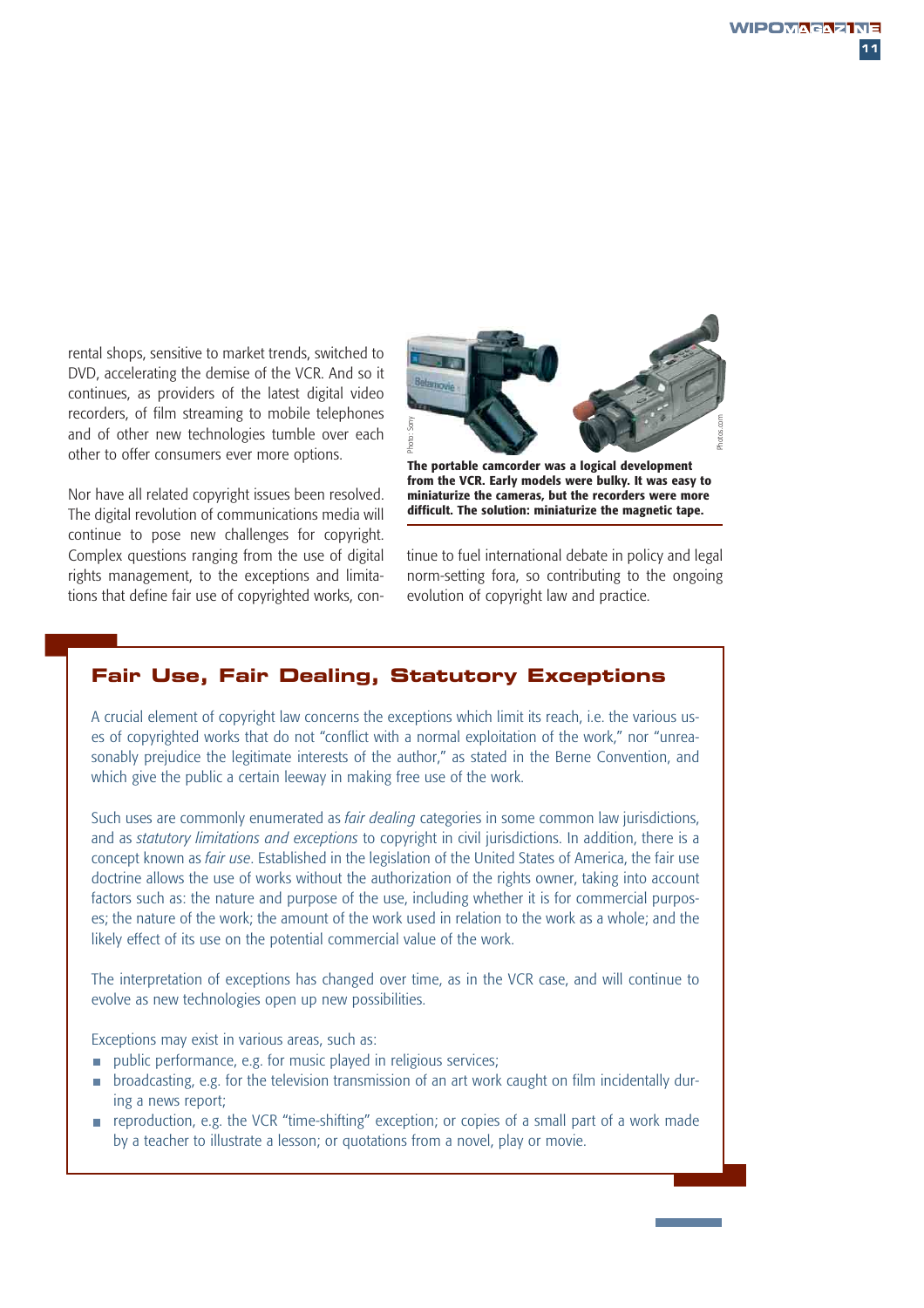## INNOVATION TO DRIVE FI OPMENT **A South African Perspective**

*By Dr. Sibongile Pefile*



**The smart-lock safety syringe provides improved protection against needle stick injury and contamination.**

*Dr. Sibongile Pefile is responsible for Research and Development Outcomes at the South African Council for Scientific and Industrial Research (CSIR). In this article for WIPO Magazine she explores how innovation can be fostered to further socio-economic development in developing countries, and she highlights some recent South African innovations which illustrate this.*

At the CSIR, our business is to foster industrial and scientific research and technological innovation in collaboration with the private and public sector in order to contribute to improving the quality of life of the people of South Africa. Our focus is on promoting and transferring innovative technologies and scientific knowledge in a sustainable manner, with an emphasis on technologies that have a high potential for impacting positively on communities.

#### Innovations and inventions

So what does this mean? And how does a developing country like South Africa create the conditions necessary to stimulate – and benefit from – the innovative capacity of its institutions and people? It does no harm to start at the beginning and take a moment to consider what is meant by innovation. A useful way of looking at it is that creativity is the generation of new ideas, inventions are new discoveries that can be patented and provide a solution to a problem, while innovation is their commercialization and exploitation. Therefore, innovation is the application of the solution in society or the economy. It is possible to be innovative, yet never invent anything.

#### Systems of innovation

Much work has been done to study the different elements which combine to facilitate innovation in a given sector. For innovation to occur, scientific, business and institutional knowledge is required from different sources. So a "system of innovation" is based on a network within an economic system, which connects the different organizations or stakeholders involved in the creation, adoption, use and diffusion of scientific and technological knowledge. The context and institutions involved govern the nature of the interactions and processes that take place in a system of innovation. Innovation results from this interactive process between such stakeholders. It is not a linear process, but an iterative process with feedback loops between the different stages.

To promote a system of innovation requires:

- support for R&D;
- an active public sector;
- **manufacturing, trade and industry capability;**
- creation of domestic markets;  $\overline{\phantom{a}}$
- development of export markets;  $\overline{\phantom{a}}$
- creation of intellectual property systems; m.
- creation of the appropriate policy environment. $\overline{\phantom{a}}$

#### **The CyberTracker**

A hand-held computer, connected to a satellite navigational system, provides a high-tech method of tracking animals in the field. Invented in 1996 by environmentalist Louis Liebenberg and Lindsay Steventon, it combines traditional tracking skills with state-of-the-art computer and satellite technology.

CyberTrackers are currently being used in major parks such as the Karoo National Reserve to map animal movements and breeding patterns as part of a major conservation project. A graphic interface enables illiterate trackers to enter detailed information, so helping scientists to carry out their research.

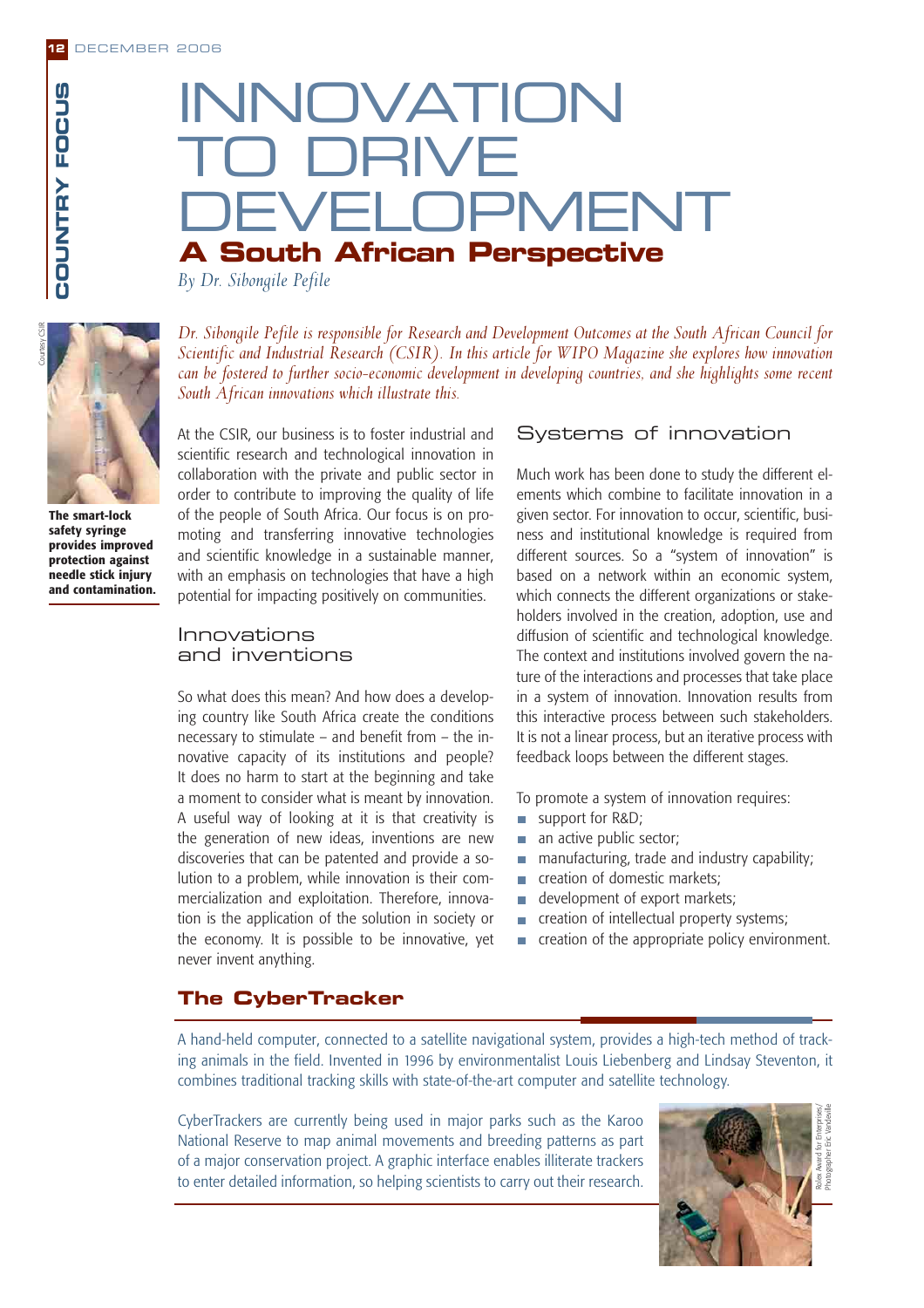1. Adapted, R Mahoney, MIHR, 2003

#### **The Mine Burner**

Developed with funding from the CSIR and the Department of Trade and Industry, the MineBurner aims to slash the costs of de-mining operations and reduce the deaths caused by landmines worldwide. The device burns up the explosive compound in the mine, rather than exploding it, making it safe to use in built-up areas.

The inventor, Paul Richards, explains: "MineBurner uses patented pressure technology to deliver exactly the right amount of oxygen and LPG (cooking gas) at the right pressure to burn out the mine. It uses materials which can be sourced and manufactured locally, thereby cutting down cost." The UN estimates the cost of

removing a landmine using traditional methods at between US\$300 and US\$1,000. The equivalent cost using the MineBurner is estimated at only 20 cents.



These determinants are dynamically linked, in that progress in one is facilitated by progress in all.<sup>1</sup> And similarly, a lack of progress in one impedes progress in others. So a coherent strategy for innovation should address each of the determinants. Simply put, the innovative performance of an economy depends not only on the performance of each determinant, but on how they interact with each other as elements of a collective system.

#### The innovation chasm

Some noteworthy innovations have originated from South African institutions as these pages show (see images). But how much more creativity lies untapped, or has fallen into what has become known as the *innovation chasm*?

When one looks at the process through which inventions and discoveries are brought to market, the R&D phase is often funded using public money. Once a product has been developed and tested, private sector investment funding, ideally, should take over. In the absence of early technology investors, the problem is, who pays for the cost of development work, such as testing prototypes, developing the business plan, or for the transfer of know-how associated with a technology? This funding gap, or innovation chasm, is the gap between, on one side, research, and on the other side, the application of products/services created from technologies developed from such research. Many developing countries with moderate R&D activity suffer from an innovation chasm because they fail to bridge the gap between knowledge generation and knowledge application.

#### Social issues

Technology transforms the way in which we do business and lead our lives. Difficult tasks can become simpler when innovative products and processes are applied. But most new technologies are still not reaching those who most need them. Access continues to be limited by factors such as the cost of new products, and the fact that the private sector, in the interest of shareholders, is more concerned with investing in products that have potential for high returns rather than good social impact.

Increasing the capacity to innovate to improve the human condition of the poor is our most important challenge. A simple initiative such as bringing clean

water and sanitation to homesteads significantly reduces disease and saves lives in developing countries. Innovations do not always have to be sophisticated to be effective and have impact. What is important is that they must be appropriate and reach the

*But most new technologies are still not reaching those who most need them.* 

communities that need them most – in the way that the Play Pumps (page 14) have transformed the lives of some South African rural communities.

IP can be an emotive issue in the context of creating an enabling environment for socio-economic development in developing countries. But international IP laws exist, as do national IP laws now in many developing countries, and the way I see it, we should be asking, how can IP be managed creatively in order to benefit from it? For developing countries to benefit from IP rights systems requires capacity and awareness building so that decisions, such as whether or not to patent, or to whom and how to license, are made from a knowledgeable standpoint.

#### Innovation to bridge the development gap – challenges ahead

Is it realistic to expect developing countries to grow in the same leaps and bounds as developed countries that have benefited from a series of significant  $\geq$ 

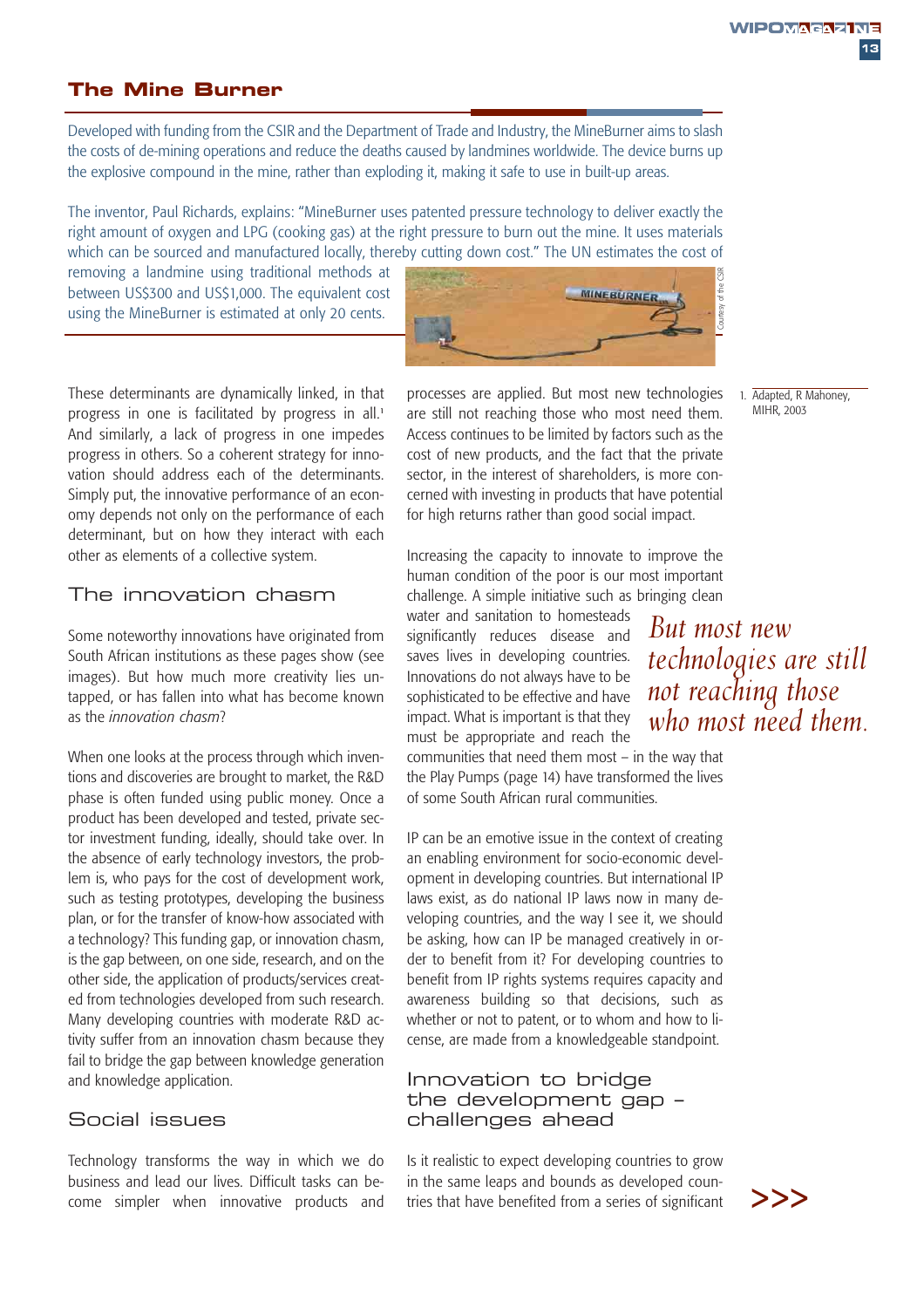technological innovations over centuries? To do so they must meet the following challenges:

- $\blacksquare$  Finance. The challenge for developing countries involved in R&D is to bring to market the stream of new, improved or added-value products or services. In the present situation, it is more difficult for developing country governments to allocate funds to initiatives that, often, have intangible, long-term outcomes.
- **Managing innovation.** In order to derive benefits from the innovative capacities of R&D institutions, one needs to build institutional capacity to transfer technology from the lab to the market. Once in the market, the technology should go through acceptance and adoption, widespread diffusion and, ultimately, its demise as other technologies take over the industry.
- Education and training. For many institutions, managing innovation is an emerging area. A major challenge for any research organization, whose aim is to pursue research, is to find ways to transfer their ideas into practical advances – in other words to be effective in technology transfer. Innovation management requires multidisciplinary teams capable of breaking down the barriers that stand in the way of technology adoption. To achieve this, education, training and practical experience is key.
- Time. Various actors and social groups play a  $\overline{\phantom{a}}$ role in the diffusion of innovation. Innovation is a process which takes time to show tangible results and for its impact to be felt. These time factors have to be taken into consideration.

### **When Innovation is Child's Play**

At the end of another school day in Acornhoek – a rural community in the semi-arid eastern part of South Africa – children shriek with laughter as they whirl each



other around on a colorful merry-go-round. Women carry home buckets of water. Boys chase a football.

But there is more to this scene than meets the eye. Forty meters under ground, each turn of the merry-go-

round powers a pump. At 16 rotations per minute, it pumps water effortlessly to a 2,500-liter storage tank, supplying the needs of the entire community at the turn of a tap.

The storage tank above the children's heads displays four billboards. These carry educational, public health and HIV/AIDS-prevention messages, as well as commercial advertising, generating enough revenue to fund ten years' maintenance of the system.

The idea was first dreamt up by engineer and borehole-driller, Ronnie Stuiver. As he traveled the country drilling wells, fascinated children would crowd round him – most with boundless energy and few outlets for play. He devised a merry-go-round attached to a simple pump. It worked. But it took the

entrepreneurial vision of advertising executive Trevor Field, who stumbled across the pump at an agricultural fair in 1989, to transform an ingenious invention into an innovative, sustainable solution to one of the region's most pressing problems.

#### Turning point

With two business colleagues, Mr. Field licensed the concept from the inventor and launched Roundabout Outdoor. They developed and patented the PlayPump™ water system. For years it remained a small venture. Then in 1999 President Nelson Mandela opened a new school with a PlayPump merry-go-round and took a spin on one. The press photos captured the imagination of donors and investors. A collaboration began to flourish between the PlayPumps International non-profit organization and big business and government sponsors. The following year, Roundabout Outdoor won the World Bank Development Marketplace Award, bringing extra visibility and new funds.

Today, some 700 PlayPump™ systems are installed in disadvantaged communities across South Africa, Mozambique and Swaziland, transforming the lives over a million people.

Take Boikarabelo village, for example. Journalist Kristina Gubic describes the scene: Two hours drive from Johannesburg, Boikarabelo is home to 700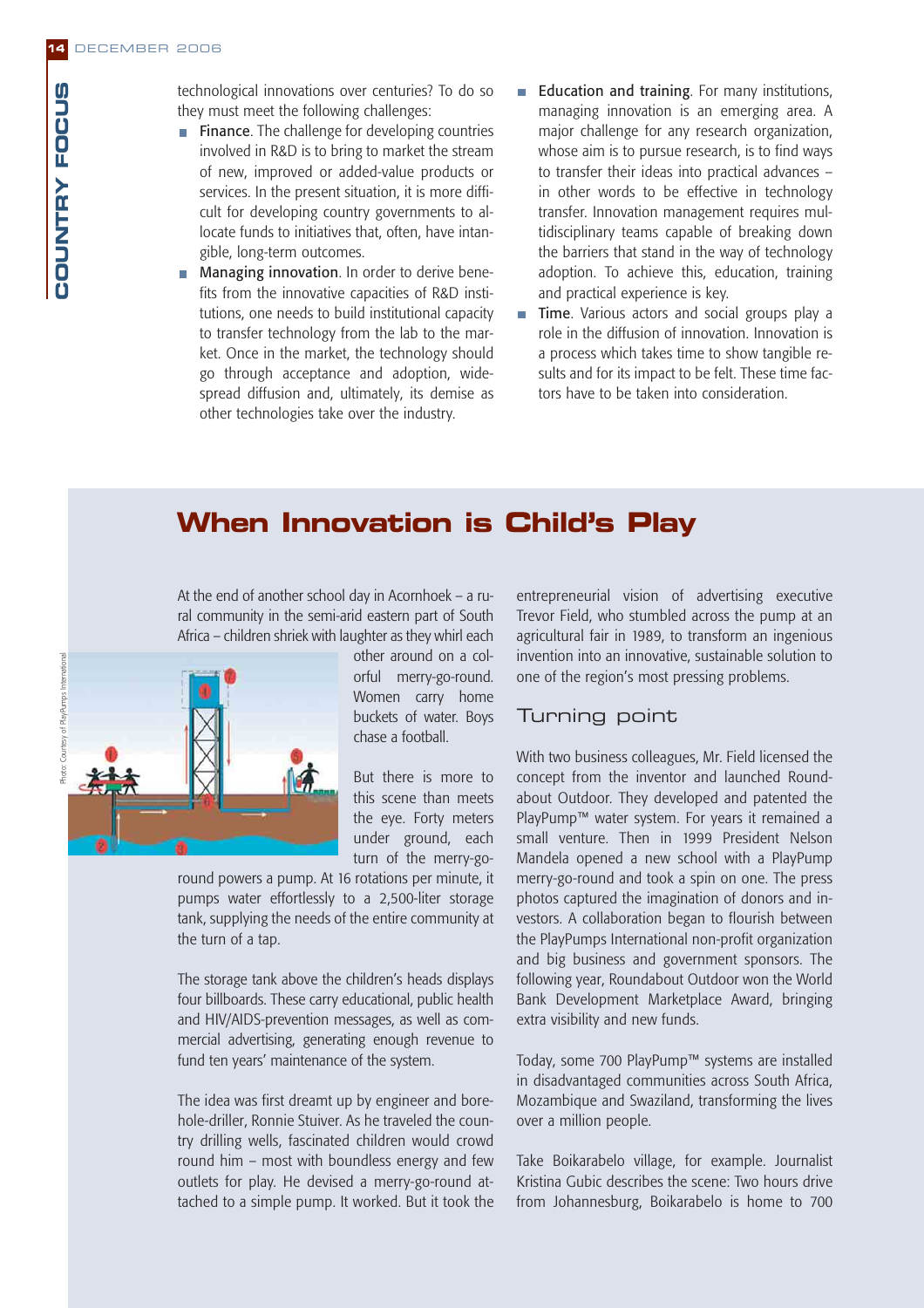**15**

- $\overline{\mathbb{R}}$ Critical mass. It is essential to attain a critical mass in areas of strategic research and socio-economic development. The right skills must be developed to identify and exploit inventions and discoveries for societal benefit and economic gain, and to build research capabilities to enable the production of new or improved technologies.
- Sustainability. In an environment of scarce and precious resources, the issue of sustainability is of great significance. Technologies need to address industry and community needs in a sustainable manner.
- Leadership. Leadership in the creation of new  $\overline{\phantom{a}}$ technology is of prime importance, and nobody will be surprised to hear of the tensions that exist between the ambitions of a creative scientist, the demands of the market and the availability

of resources. Leadership is required to ensure that such tensions are managed and that the focus is on progress.

 $\Box$ Measuring impact. How will we know whether or not the outcomes of R&D are making a difference in the world today? Measuring impact will ensure that we remain on track of set objectives and are accountable for delivery and the use of scarce resources.

Our challenge is to ensure that innovation is encouraged at all levels of the economy, and that the impact is positive on society. One way to achieve this is by opening the door to those who, in the past, have not been able to participate in the economy in a meaningful way. A challenge indeed!



**The boys of Boikarabelo wash in the water they pumped while playing. Access to clean water means better hygiene and sanitation so less disease.**

people living in corrugated iron shacks. Before, the residents had to walk across boulders and grasslands to the edge of a farm to collect water from an underground spring. Just carrying the minimum for cooking and washing was exhausting work. Today, each family has a vegetable garden and laundry hangs everywhere. The school is constructing greenhouses to make it independent of the sporadic donations on which school meals used to depend. With cabbages, spinach and beans to supplement the maize diet, the children's nutrition has improved dramatically.

The economic and social impact reaches further. Clean water prevents the diseases which kept children from school and parents from work. Freed



**An hour's play produces up to 370 gallons of water. The billboards carry public health messages and generate advertising revenue to fund maintenance.**

from the daily toil of water-carrying, girls have time for education; and the women elders of Boikarabelo have started a small craft business. Across the street, another resident has begun raising chickens, which he sells to the local supermarket. "Being able to bring them fresh drinking water and to wash out their cages makes them healthy so I can fetch a good price," he says.

The project continues to gather speed. If PlayPumps International achieve their goal, they will have to reach 10 million people throughout Sub-Saharan Africa within the next three years. (More information: *www.playpumps.org*)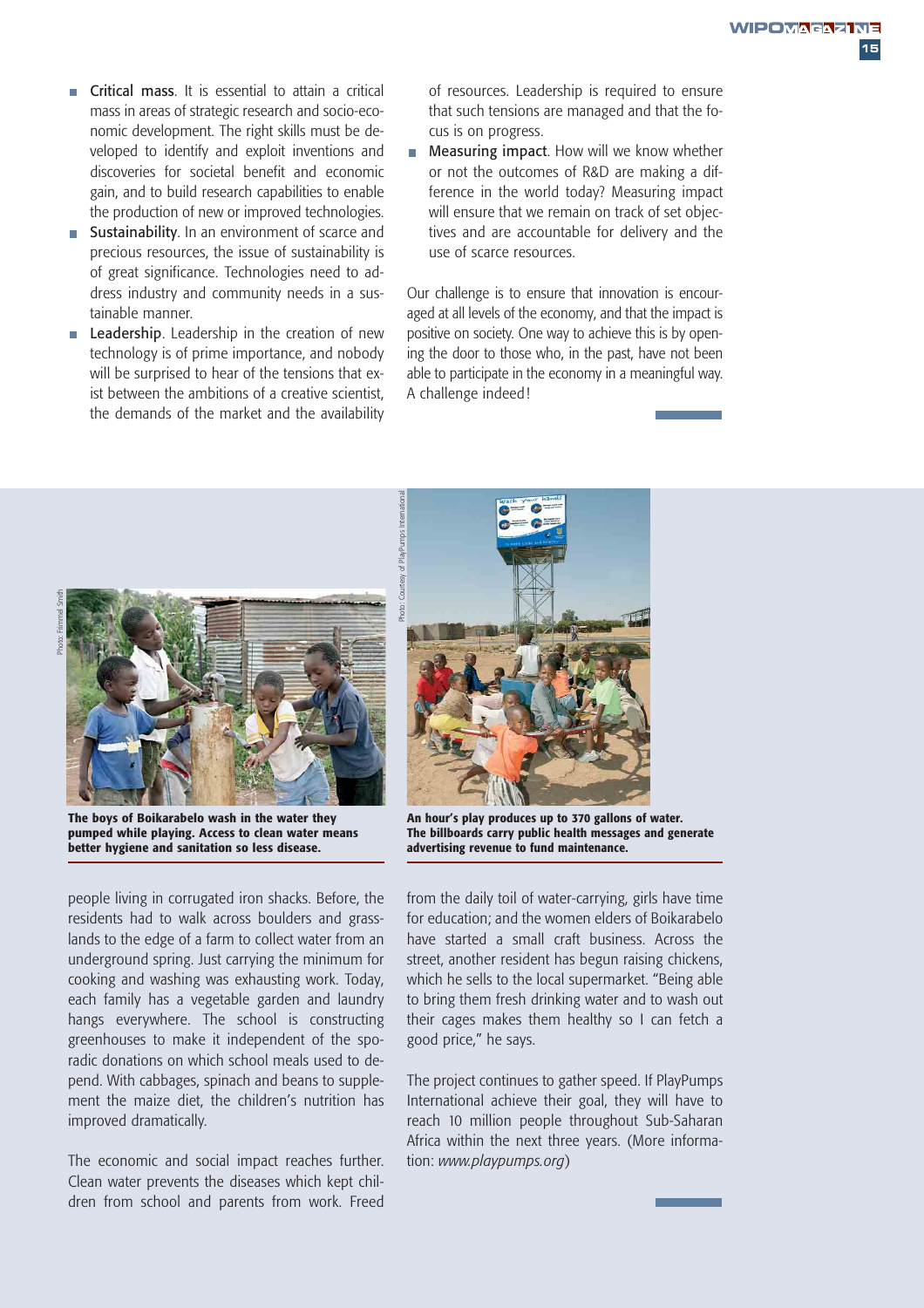# PCT PORTRAITS

*More than 1.2 million international patent applications covering new technology of every description have been filed since the Patent Cooperation Treaty (PCT) began operating in 1978. Continuing our series of snapshots, WIPO Magazine dips into the database of PCT applications and seeks out the people behind the patents. In this edition we find three very different inventions with medical applications*

### **Nobel Prize for the Silence of the Genes**



**The discovery by Craig Mello (left) and Andrew Fire was "like opening the blinds in the morning," said a Nobel committee member.** 

At 4:40 am on October 2, 2006, Craig Mello in Massachusetts was

going back to bed after checking his diabetic daughter's blood sugar level when the phone rang. At a similar hour in California, Andrew Fire was woken by what he assumed was a wrong number call. The phone calls – from Sweden – informed the two scientists that they had been jointly awarded the 2006 Nobel Prize for Medicine.

In 1998 Dr. Craig Mello and Dr. Andrew Fire discovered a fundamental mechanism for controlling the flow of genetic information in living cells, solving a puzzle that had baffled scientists in different disciplines for years. They found a way to silence – or switch off – specific genes by disabling the gene's "messenger" RNA molecules. RNA (ribonucleic acid) is similar to DNA, but more active and performs many of the cell's more difficult tasks, such as instructing a gene to produce a protein. It is by making proteins that an individual gene produces its effect. By silencing this effect, it is possible to identify the function of specific genes.

In the few years since they published their findings, RNA interference has become an essential research tool with multiple applications. In his interview for *Nobelprize.org*, Dr. Fire cited a study in Holland, "where they used RNA interference to characterize a given tumor type. Once they figured it out they said, 'You could treat this with aspirin!'" Biomedics are also now using RNA interference to try to switch off disease-causing genes, with the aim of developing a new class of pharmaceuticals with the potential to treat diseases from diabetes and flu to AIDS and cancer.

Andrew Fire, who was working at the time for the Washingtonbased Carnegie Institution, and Craig Mello, at the University of Massachusetts Medical School, did their groundbreaking experiment in a tiny worm, the *C. ele-* *gans*. They found they could block the effect of a specific gene by injecting worms with a doublestranded RNA. A friend and colleague of Andrew Fire's, geneticist David Schwartz, recalls the hours of unglamorous labor that went into the research: "I'd be working in the middle of the night and Andy would be hunched over his microscope next door, feeding his worms. He had to push food their way with a tiny brush."

Both scientists stress that they provided just one key piece of a jigsaw to which numerous researcher had contributed throughout the world. "Science is a group effort," Andrew Fire told reporters.

Andrew Fire, Craig Mello and their research colleagues filed PCT applications in 1998 and 2000 for "genetic inhibition by double stranded RNA" and for "RNA interference pathway genes as tools for genetic interference."

*More information: http://nobelprize.org/.*

### **Metal Magician Meets Engineering Wizard**

A hypodermic needle so fine that it makes injections pain-free. This was the challenge proposed by the Tokyo-based medical equipment manufacturer, Terumo Corporation, with the goal of alleviating the daily discomfort of insulin injections for diabetic children. It was met by bringing together Terumo's engineer, Tetsuya Oyauchi, who has a string of patents to his name for medical syringes, and Masayuki Okano, the 73-year old head of a small metal pressing factory.

The usual method of manufacturing needles is to hollow out a tiny cylinder of metal. But the thinner the cylinder, the more difficult this procedure becomes. Terumo Corporation's quest for an ultra-thin needle had been turned down as impracticable by a string of large metalwork firms, before they turned to Mr. Okano, whose skilled craftsmanship, *Web Japan* reports, had earned him a reputation as a metalwork magician.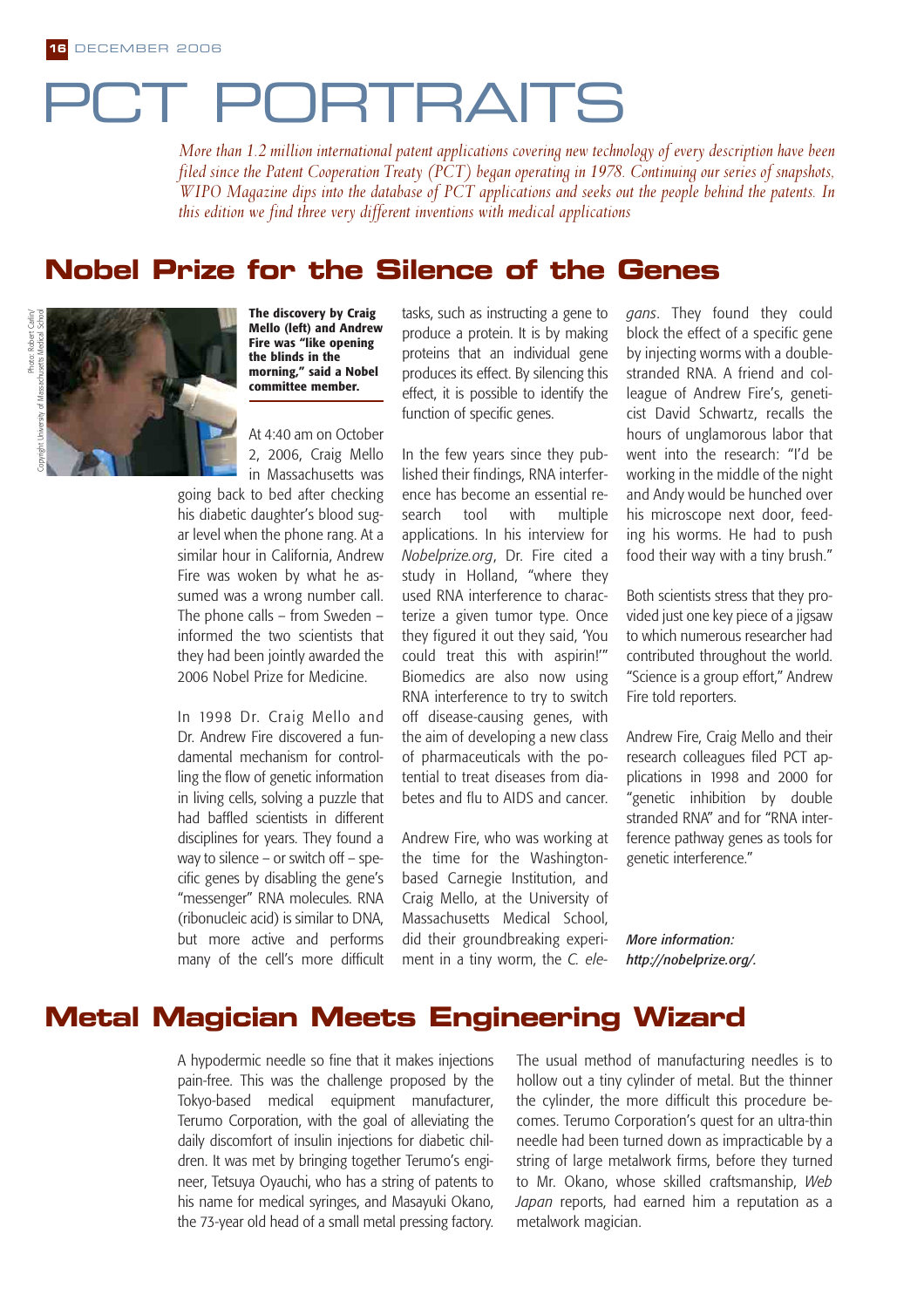"I thought if no one else can do it, I will," said Mr. Okano. He tried a different approach, defying experts who had advised him that it was not possible. Taking a super thin sheet of stainless steel, he rolled it into a tiny tapered cylinder, then sealed it by welding the seam. Courtesy of Terumo Corporation

Refined and developed with the medical engineering expertise of Tetsuya Oyauchi, Terumo's PCT application for a tapered "injection needle and liquidintroducing implement" was published in 2004. The resulting product, the *Nanopass 33* syringe, went on the market in July 2005. Terumo claims that the tip, which measures just 0.2 millimeters across – no

### **Pills from Poisons**

Take one part venom from the rough-scaled snake; mix with scientific brains from the National University of Singapore (NUS); pass through a well-oiled technology transfer office; and sprinkle liberally with entrepreneurial flair. The result? Pro-Therapeutics, a Singaporean start-up company, set up to develop novel therapeutic drug products based on peptides derived from animal toxins.

Among the products in the pipeline are a pain-killer peptide derived from king cobra venom, which has analgesic properties said to be several thousand times more potent than morphine; an anti-coagulant peptide, derived from the venom of the Australian rough-scaled snake, which prevents the formation of blood clots; and an anti-angiogenic peptide which inhibits the spread of blood vessel cells, for treatment of cancers and eye diseases.

Professor R. Manjunatha Kini, a protein chemist at the NUS Department of Biological Sciences, is the company's chief scientific officer and a co-founder. Well attuned to the value of intellectual property, he has had seven PCT applications published in the last eight years.

Professor Kini's fascination with poisonous snakes stemmed from a childhood spent in India. This was to inspire his life's work, devoted over 27 years to studying venom from some of the world's most lethal reptiles in a quest for new ways to fight human afflictions. "Snake venoms are unique cocktails of pharmacologically active proteins and peptides," Professor Kini explains. "Some of these toxins help us in deciphering the molecular mechanisms of normal physiological processes. Some can also help in developing therapeutic agents for the treatment or prevention of human diseases."

But the nature of these proteins is such that, to date, they have been limited to use in treatments delivered by injection. Now, using patented technologies licensed from the NUS, the Pro-Therapeutics team is working to re-

**A peptide derived from the venom of the king cobra may produce a pain-killer several times more** Courtesy of Peter Mirtschin, Venom Supplies Pty Ltd

wider than two strands of hair – is 20 percent thinner than conventional needles, and that it reduces discomfort to no more than a mosquito bite.

The *Nanopass 33* needle was awarded the 2005 Grand Prize for Good Design by the Japan Industrial Design Promotion

Organization, winning the award by a wide margin of votes. "It is fun to make something that doesn't exist in the world," commented Mr. Okano.

*More information: web-japan.org/ trends/science/sci051220.html*

> engineer the proteins in order to **potent than morphine.**

produce small novel peptides that can be administered as pills. The breakthrough, when it comes, will open up a growing market for peptide therapeutics estimated in 2003 at US\$9 billion.

*More information: www.protherapeutics.com*



**a thing…"**

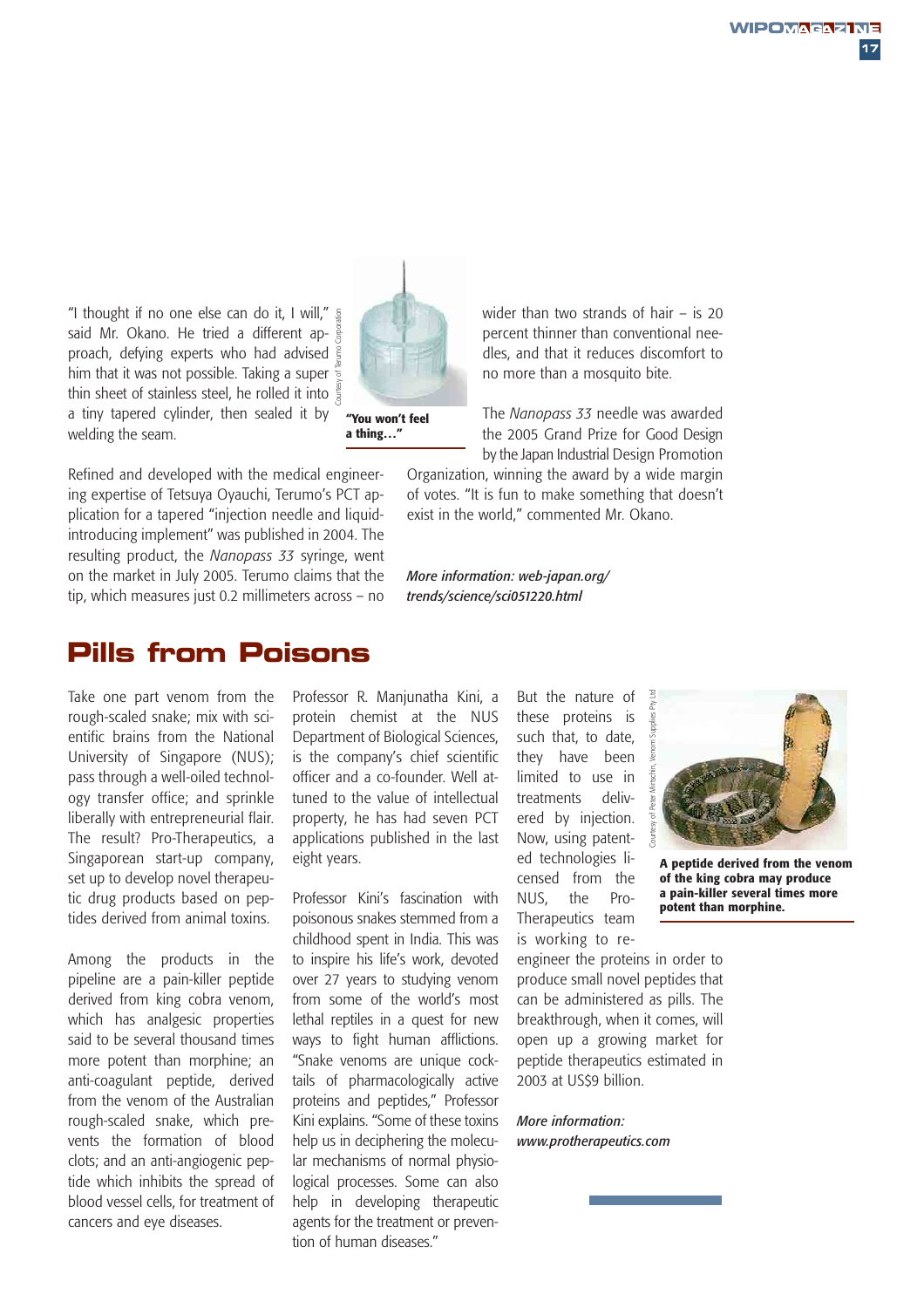# **RADEMARK OEXISTENCE**

Trademark coexistence describes a situation in which two different enterprises use a similar or identical trademark to market a product or service without necessarily interfering with each other's businesses. This is not uncommon. Trademarks are often used by small businesses within a limited geographical area or with a regional customer base. Almost every French town with a train station, for example, has its own *Buffet de la gare* restaurant. Often trademarks consist of the family name of the person who started a business and, where that name is a common one, it is not unusual to find similar businesses under the same or similar names. None of this need lead to conflict or litigation, as long as the trademarks in question continue to perform their main function, namely to distinguish the goods or services for which they are used from those of competitors.

The problems start if this distinguishing function no longer works because the businesses for which the trademarks were originally used begin to overlap. Thus trademarks which had happily coexisted at one time may suddenly enter into a conflict. This is particular frustrating where both businesses use their identical trademarks in good faith - in other words, where both have a track record of real use of their respective brands, but because of business expansion start to trespass on each other's territories. In some cases, when two companies are aware that they are using similar or identical trademarks, they may choose to conclude a formal co-existence agreement in order to prevent the future use of the two marks overlapping in such a way as to become undesirable or infringing. This article outlines situations in which coexistence may arise, and introduces some points to bear in mind when considering a coexistence agreement.

1. Regarding the use of trademarks on the Internet and the question of commercial effect of such use in a given country, see the Joint Recommendation Concerning Provisions on the Protection of Marks, and Other Industrial Property Rights in Signs, on the Internet, WIPO publication No. 845.

It should be stressed that prevention is better – and cheaper – than cure. One of the most basic precautions when selecting and registering a new trademark, is to undertake as comprehensive a search as possible, using professionals skilled at the task. A thorough trademark search should minimize the risk of a business coming face to face with a similar mark once on the market. But no search is infallible. Identical or confusingly similar trademarks may subsequently be found to exist if the search net was not cast widely enough, or if it did not include other categories of goods and services which might turn out to affect the viability of the proposed mark. Similarly, a search might overlook *unregistered* marks, as in many countries well known trademarks are protected even if they are not registered.

It frequently happens that two traders find themselves using the same or a similar trademark with respect to the same or similar goods in different parts of the world. They may remain genuinely unaware of each other's existence for years until one of them expands the business and starts using the trademark or files a trademark application in the country in which the other operates.<sup>1</sup> What happens then? At that point, a trademark office may refuse the application on the grounds that it conflicts with the earlier rights acquired by the other trader. The latter may also object to the application in the course of opposition proceedings, or bring an invalidation action after the mark has been registered.

In certain common law jurisdictions, the concept of "honest concurrent use" may apply. This takes into account the nature and length of use, the geographical area of trade, and the honesty of the adoption and subsequent use of the mark. A long period of concurrent use (at least five years) may help to overcome an opposition, and allow the two marks to coexist. However, a finding of honest concurrent use depends on a number of factors, including the likelihood of consumer confusion. Cases in which both parties are granted registration with, for example, a delimited geographical area of use for each company's mark, seem therefore to be an exception rather than the rule.

#### "Come Together"

In a formal trademark coexistence agreement both parties recognize the right of the other to their respective mark and agree the terms on which they may exist together in the market place. Such coexistence may be based on a division of the territories in which each holder may operate, or on a delimitation of their respective fields of use, i.e. regarding the goods or services on which they are used.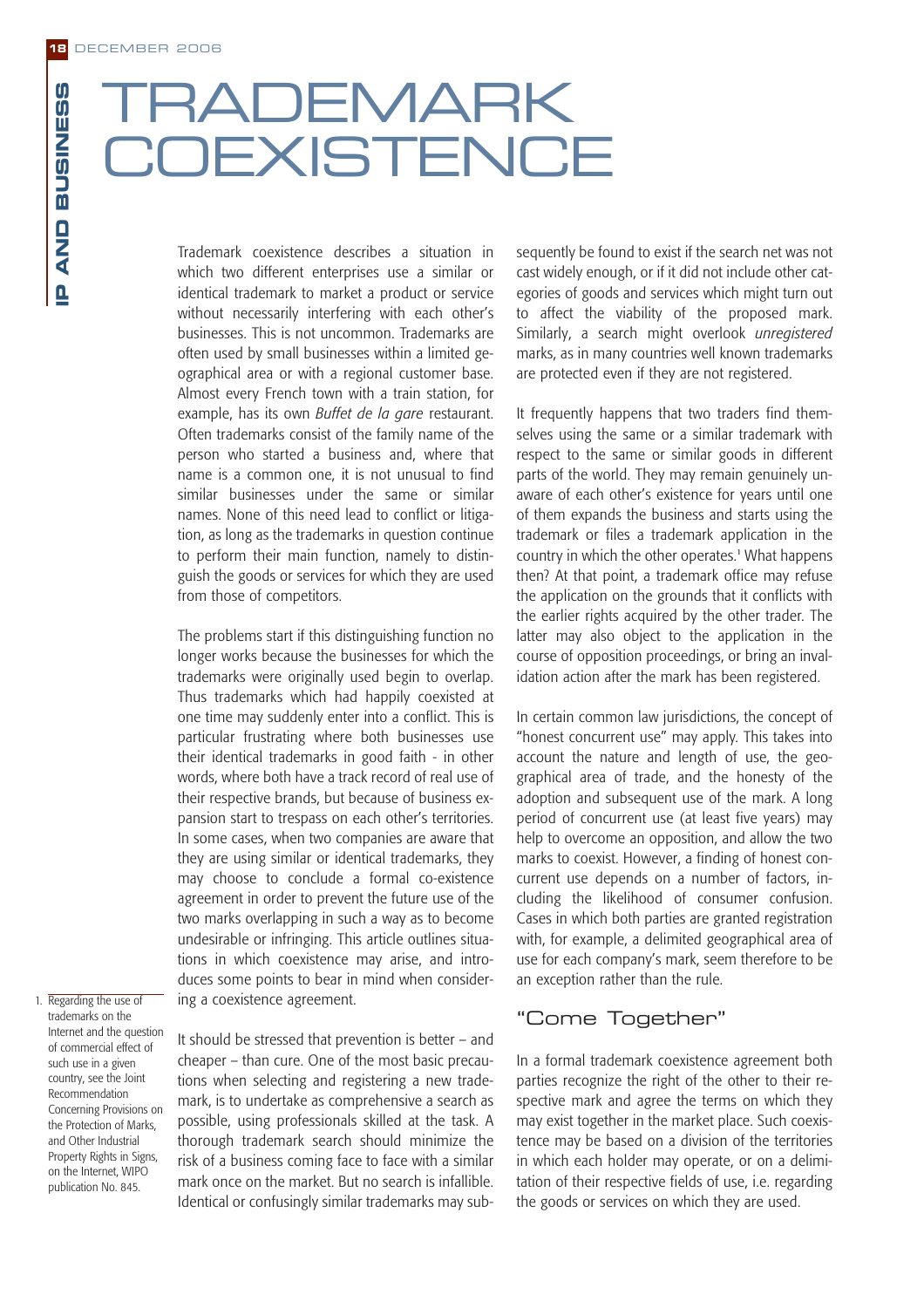If a coexistence agreement is the best option, the first step is for the two enterprises to delineate their respective areas of business and agree to stick to those parameters. The real challenge, however, lies in anticipating the future development of each company's activities. Where would each company like to see itself in ten or twenty years' time? Will their respective expansion risk converging on each other's territories?

The case of Apple Corps, the record label founded by the Beatles, and Apple Computer<sup>2</sup> illustrates the difficulties (see WIPO Magazine 4/2006, p. 23). The two companies entered into a trademark coexistence agreement in 1991. This provided that Apple Computer would have the exclusive right to use its Apple marks "on or in connection with electronic goods, computer software, data processing and data transmission services"; while Apple Corps would have the exclusive right to use its own Apple trademarks "on or in connection with any current or future creative work whose principle content was music and/or musical performances, regardless of the means by which those works were recorded, or communicated, whether tangible or intangible." Thus, although the two companies had confusingly similar trademarks, they identified an area in which they were distinct – i.e. fields of use – and this became the basis of their coexistence agreement. The agreement permitted the two companies to continue to do business and build on their reputations without infringing on each other's rights.

But neither company foresaw that the future development of digital music technologies was to bring the two fields much closer together. When Apple Computers launched the iPod and the iTunes software and music store, Apple Corps sued, claiming that Apple Computers had trespassed into the area exclusively reserved for Apple Corps, thus contravening the trademark coexistence agreement. The court looked at the issue from the point of view of the consumer and held that there had been no breach of the agreement as the Apple Computers logo had been used in connection with the software and not with the music provided by the service. No consumer downloading music using the iTunes software would think they were interacting with Apple Corps.

Despite the coexistence agreement, expensive litigation was not avoided in this case. As in all agreements, therefore, it is advisable to include a clause on dispute settlement for when problems arise in the future. The WIPO Mediation and Arbitration Center offers some useful examples of such clauses.<sup>3</sup>

#### Public interest and anti-trust

An important question to be considered before negotiating a coexistence agreement is that of public interest. A court may invalidate an agreement if it considers that the coexistence of similar trademarks in a particular case would be against the public interest. This may arise notably in the area of public health if two different medical products bore the same trademark – even if the companies operated in distinct geographical areas.

Companies should also be aware of competition and anti-trust regulations: the courts could find that their confusingly similar trademarks for similar products affect competition in the marketplace.

The process of choosing a trademark must be carried out with caution and foresight, undertaking as comprehensive a search as possible, preferably with the assistance of a specialist. If despite these efforts a conflict arises with the same or a similar trademark in the market, then an agreement to coexist may prove less expensive than legal confrontation. While this is not to say that faced with litigation it is always better to capitulate and agree to coexist, litigation may be the only appropriate response in some situations. It is for the owners of the trademarks to judge in each case what would be the appropriate response in light of their particular situation. 2. See High Court of

England and Wales, Apple Corps. Limited vs. Apple Computer, Inc., decision of 8 May 2006, [2006] EWHC 996 (Ch). For the text of the decision see www.hmcourts-service. gov.uk/judgmentsfiles/ j4226/apple\_v\_apple\_ hc03c02428\_0506.htm.

<sup>3.</sup> See www.wipo.int/amc/ en/mediation/contractclauses/index.html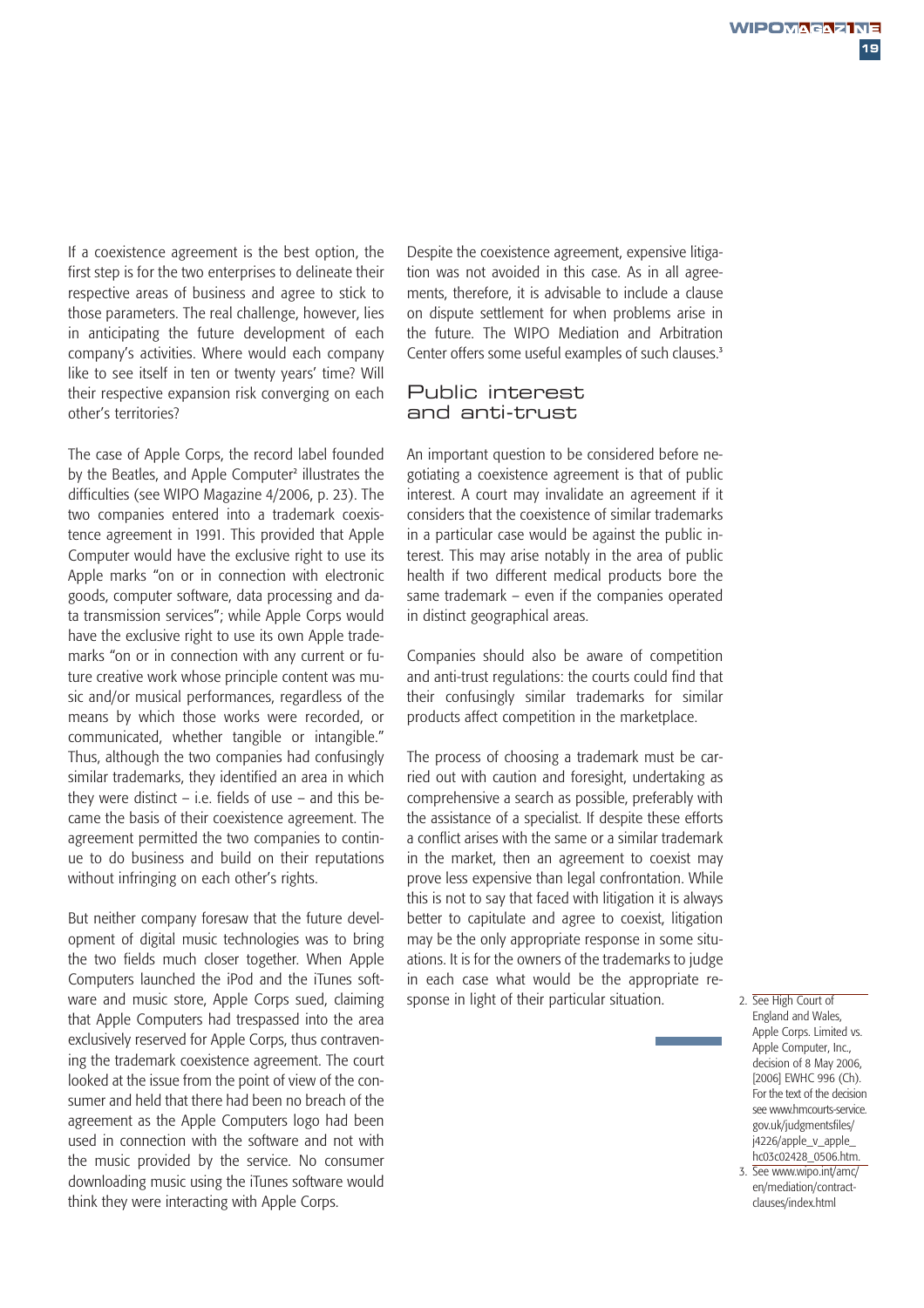## CYBERSQUATTER C INNOCENT FAN? **The Wayne Rooney Domain Name Dispute**

The defense

In just seven years of operation, WIPO's Arbitration and Mediation Center has dealt with 25,000 domain



**Footballer Wayne Rooney** name disputes, and the cybersquatting phenomenon shows no sign of abating. So what happens in a typical case? In this article, WIPO Magazine takes a look at the

decision in a case issued in October 2006, which was brought by England football star Wayne Rooney.<sup>1</sup>

#### The line-up

The respondent, a Welsh television actor who described himself as an ardent fan of Everton football club, had registered the domain name *waynerooney.com* together with *waynerooney.co.uk* in April 2002. At the time, Wayne Rooney was a promising but little known 16-year old player. Six months later, he scored a spectacular goal against Arsenal, making headlines as the youngest goal-scorer in the history of the Premiership.

The case was filed under the WIPO-initiated Uniform Domain Name Dispute Resolution Policy (UDRP) by Wayne Rooney and his management company, which owns a trademark for the words Wayne Rooney, published in August 2004. The disputed domain name was being used to connect to a directory run by the service provider, from whom the complainants assumed the respondent was deriving income.

The respondent denied the allegations. He argued that his domain name pre-dated Rooney's trademark, and that no unregistered rights existed in 2002 when Rooney was only known locally. He stated that he had registered the name in good faith after watching Rooney play, with the intention of setting up a noncommercial fan site. But, he said, he had never got around to doing so, because he lacked the necessary know-how and was busy with his acting career. After Rooney "betrayed" Everton by moving to Manchester United in August 2004, the respondent explained that he had lost interest. He said that he had not known that the domain name had been linked to a commercial directory until he received the complaint, at which point he had requested that the link be removed.

#### Referee

WIPO appointed Mr. Tony Willoughby, a London based IP practitioner, to decide the case.

How did the panel decide? First, on the claim that the domain name pre-dated Rooney's registered trademark, the panel referred to the Overview of WIPO Panel Views on Selected UDRP Questions,<sup>2</sup> which states that registering a domain name before a complainant acquires rights does not preclude the finding of trademark rights in a UDRP case.

Had Rooney acquired sufficient reputation, or "goodwill," by April 2002 to amount to unregistered trademark rights in his name? Yes, concluded the panel, noting that, while not yet having acquired national fame, Rooney was already wellknown in the Liverpool area, featuring regularly, for example, in *Liverpool Echo* headlines such as "No Rest for Blues Hotshot Rooney."

Had the respondent registered the domain name in bad faith for commercial gain? The panel deemed the respondent's account of his "legitimate rights" in the domain name as an ardent fan "difficult to swallow." Without any knowledge of web design, the panel noted, he claimed to have developed an urge to register two domain names in order to create a fan site for a little known 16-year old footballer, but then had done nothing to further this intention. The panel visited the two fan sites that the respondent had cited as examples of what he had intended to do with his Rooney domain. Both were commercial sites.

The panel concluded that the respondent had anticipated that Wayne Rooney would become hot property and had registered the domain names in the hope of extracting commercial benefit. This constituted a registration in bad faith, regardless of the fact that he had never got around to using the domain name. The panel ordered that the domain name be transferred to Wayne Rooney and his management company.

1. www.wipo.int/amc/en/ domains/decisions/word/ 2006/d2006-0916.doc 2. www.wipo.int/amc/en/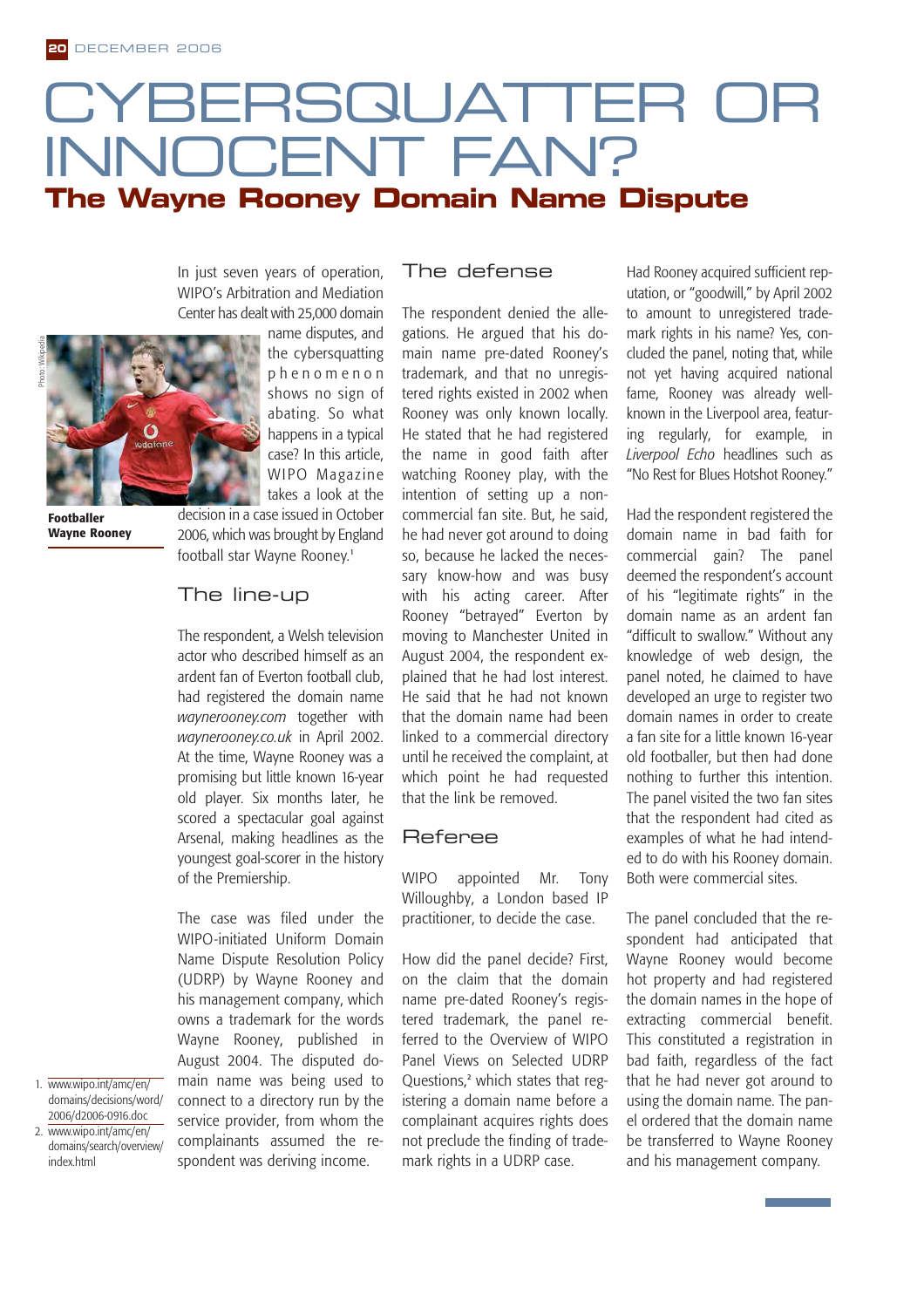# TEACHING COPYRIGH TO TEENAGERS

How does one set about teaching a classroom full of teenagers about copyright? Lecture them on the legalities, and you will be met with yawns. Quote financial figures showing music industry losses caused by downloading, and the response will be cynical. Preach ethics, and you may be told that you are out of touch with the "sharing generation."

In a project undertaken as part of a Masters degree in Intellectual Property (IP), sponsored by the Spanish PRISA media group and the Carlos III University in Madrid, a group of graduate law students took themselves into the classroom to discover what sort of approach makes this challenging audience sit up and listen. Two of the students, Raquel Pérez Alberdi from Spain, and María Valeria Rapetti Tizze from Uruguay, described their observations to WIPO Magazine.

"In Spain, 99 percent of young people between the ages of 15 to 19 listen to music, according to surveys published in the 2005 Yearbook of Cultural Statistics" explained Ms. Rapetti. The students observed widespread illegal copying among teenagers, combined with little understanding and much misinformation about copyright. "So it seems clear," they concluded, "that educating this age group about the legal, ethical and economic issues underpinning copyright is critical in reducing piracy."

#### Putting a human face on copyright

They began by looking at what they saw as some key questions: Why do so many young people feel that music or images in digital form should be free, while accepting that it must be paid for in physical format? What is the source of the antipathy commonly expressed by young Spanish consumers towards collective management societies? Why is there a perception that IP in the music industry only serves the interests of big businesses?

Their research suggested that young people tended to view piracy as socially acceptable largely because it seemed impersonal. People had little sense that their own actions in downloading or copying music illegally would impact on the individual creators and industry workers whose labor went into producing each song.

The challenge for IP education, they concluded, was to present copyright in such a way that young consumers could relate to those whose livelihoods depended on it. This meant getting away from popular images of "fat cat" record companies and stars with million dollar hits. Instead, the face of copyright should be represented as the vast majority of ordinary artists and musicians who depend on their copyright-related earnings in the same way that any other worker depends on being paid for his or her work. The picture should be widened to include the vast numbers of people who work in the copyright-based industries –



**Classroom debate explored why many young people view piracy as socially acceptable.**

be it in record shops, night clubs, CD manufacturing companies and so on. The sort of people, in other words, whom the average school student would know.

Ms. Pérez and Ms. Rapetti explained how they devised lesson plans and took them into classrooms to test them out. To spark discussion, they showed video footage of a call on a bar-owner by a representative of a Spanish collective management society. The former's indignation at the notion that she should pay royalties on music she played in her bar, and the representative's explanations as to why this was so, provoked lively classroom debate, which led in turn to a clearer understanding of the role of collective management.

Over the following months, the Masters students drew on their experiences to compile a comprehensive copyright teaching manual for use in secondary schools. They hope thereby to improve understanding among this avid group of music consumers of how copyright helps to keep the music playing.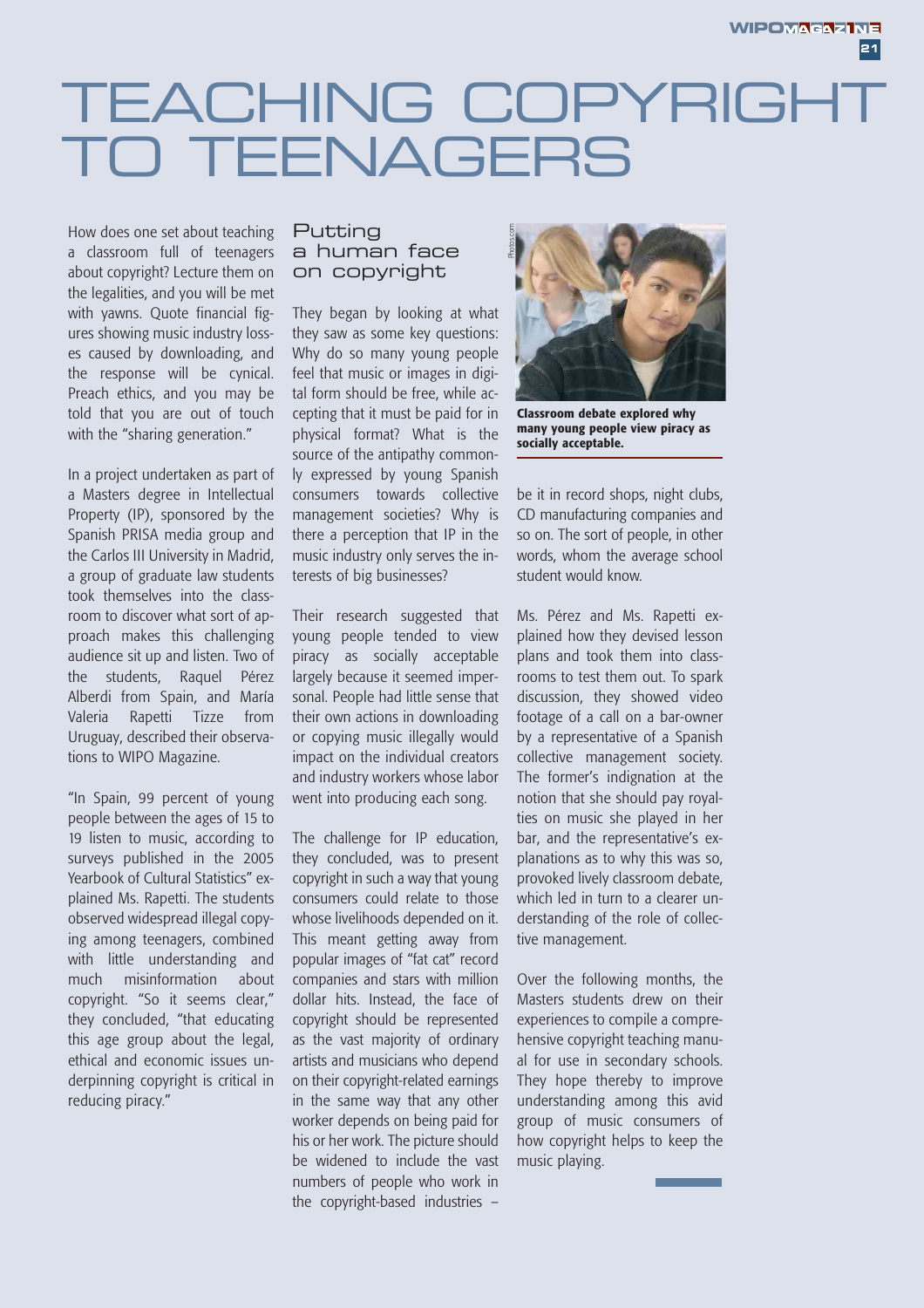# NEWS ROUNDUP

## **WIPO Report Shows Internationalization of Patent Trends**

The WIPO Patent Report 2006, released on October 16, shows that companies are increasingly using the IP system to protect their investments in new markets. The Report presents an overview of worldwide patenting activity based on statistics up to the end of 2004.

The number of patent applications filed worldwide almost doubled between 1985 to 2004, with an average annual rate of increase of 4.75 percent since 1995. This is in line with the average annual growth in world gross domestic product (GDP) of some 5.6 percent.

Five patent offices (United States of America, Japan, European Patent Office, Republic of Korea and China) account for 75 percent of all patent applications and 74 percent of all patents granted.

The Report shows a boom in patent filings in northeast Asia over the past 20 years, reflecting the emergence of countries such as China and the Republic of Korea as major industrial economies. Patent filings by Chinese residents grew more than five-fold between 1995 and 2004, while filings by residents of the Republic of Korea increased three-fold. Other countries recording high rates of increase in patent filings during this period included Brazil, India and Mexico.

The Report highlights the popularity of the Patent Cooperation Treaty (PCT) as a tool for companies seeking broad-based patent

protection. The number of PCT applications grew at an average annual rate of 16.8 percent between 1990 and 2005 and topped 134,000 international applications in 2005. The PCT is now used in 47 percent of all international patent filings.

The comprehensive report in an easily accessible format shows the distribution of patent activity around the world and contains detailed information on some of the important trends of the patent system. Currently available on the WIPO website at *www.wipo.int/ ipstats/en/statistics/patents/patent \_report\_2006.html,* the Report will also be available in print from the end of the year.

### **Superman Takes on DVD Pirates**



**Fighting like with like. Warner Brothers' early release of the** *Superman Returns* **DVD, at a low price, is designed to win consumers back to the legitimate market.**

Seeking to beat Chinese DVD pirates at their own game, Warner Brothers have released the DVD of Hollywood blockbuster *Superman Returns* two months earlier in China than in the rest of the world – and just three months after the film was first released in China. The film had pulled in 31.7 million yuan (over US\$4 million) at Chinese box offices during its first week and the manufacturers of pirate DVDs were anticipating massive demand.

Calculating that consumers buy pirated DVDs primarily because they are cheaper and because they do not want to have to wait for the legitimate product, CAV brought out their early release *Superman Returns* DVD in a low-cost version at 14 yuan (US\$1.77). While still not as cheap as the pi-

rate copies, this offered consumers an attractively priced legitimate alternative.

The initiative also targeted distribution channels, pushing out beyond the big stores to put legitimate DVDs on the shelves of 8,000 retail outlets. Mark Horak, executive vice president and general manager of Warner Home Video, explained to the Reuters news agency: "Imagine walking through a city and every 100 yards or so is a little store that sells pirated products. The campaign we put together behind *Superman Returns* is intended to build out our distribution in those stores that previously only sold pirated products."

The initiative by CAV Warner Home Entertainment, a joint venture between Warner Home Video and China Audio Video, was supported by the Chinese government, whose "100 Day Campaign Against Piracy" ran from August to October.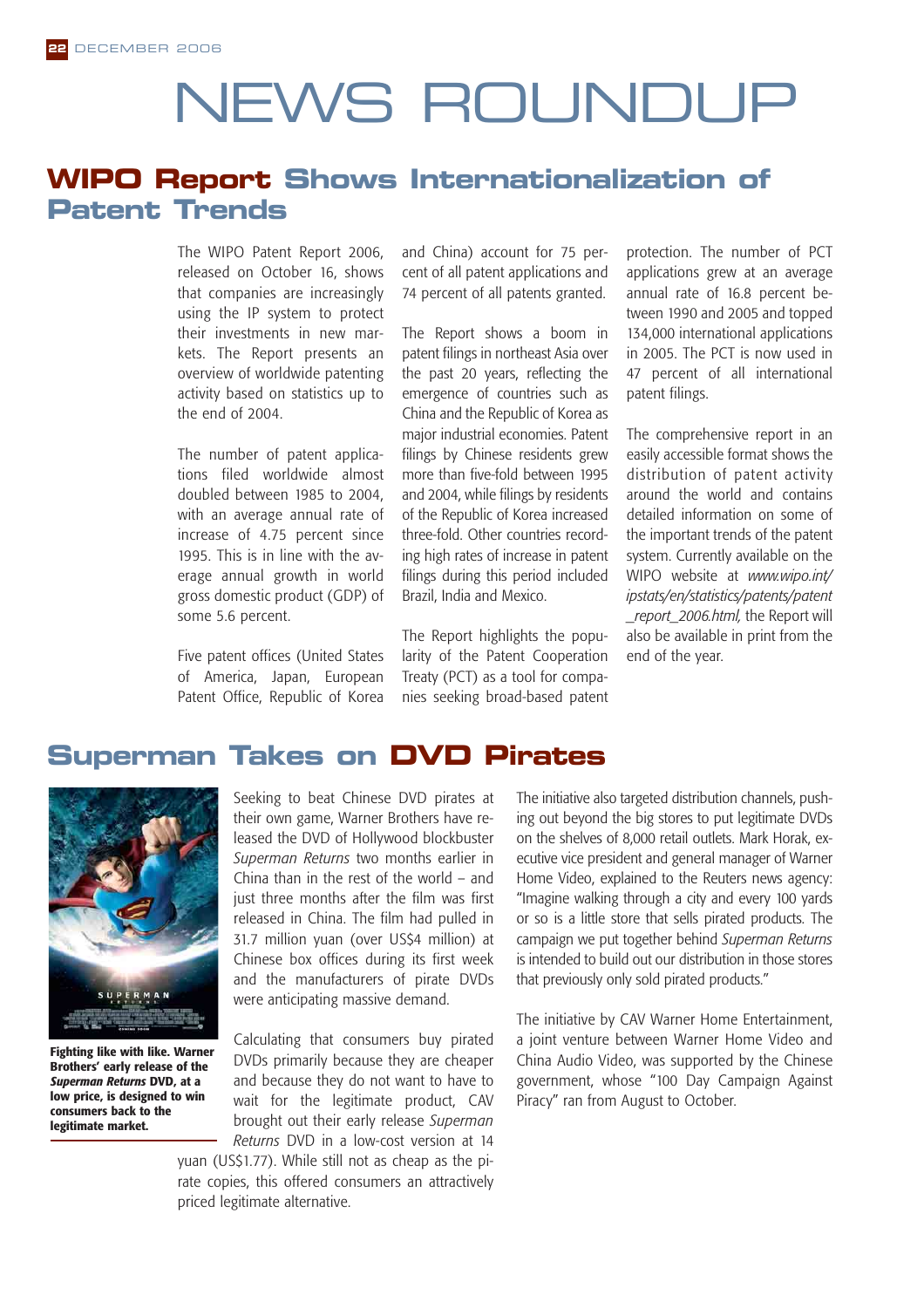## **Masters of Invention**

A new Masters degree course at the University of Glamorgan in Wales, United Kingdom, due to start in 2007, will seek to equip aspiring inventors with the skills and knowledge to take their intellectual property out of the laboratory and into the market-place.

The Masters in Invention and Innovation is conceived for graduates in engineering, sciences

and technology who have an innovative idea for a new product or service which they believe has commercial potential. The program, to be based in the faculty of Advanced Technology, will combine modules from across the University, including intellectual property law, business planning and marketing, as well as research methodology and modeling.



**The course will prepare graduates for entrepreneurial careers in science and technology fields, says course leader Guiliano Premier.**

"More often than not, good ideas are quietly forgotten in favor of a secure income from alternative employment," says course leader Guiliano Premier. "With this course, students can uniquely gain an MSc qualification while indulging an ambition to develop a product or service and testing its commercial feasibility. The environment provides physical and intellectual resources that would

otherwise not be available to the individual."

The MSc has been championed by a panel of experts, including successful local inventors and representatives of the Wales Innovators Network. It is also supported by the Welsh Development Agency and other government bodies.

## **900,000 Trademarks Registered under the Madrid System**

The 900,000th mark was registered in October under the Madrid System for the international registration of trademarks, the user-friendly and costeffective system for the international registration of marks administered by WIPO. At the current rate of growth, it is anticipated that the one millionth mark under the Madrid system will be reached in 2009. The 900,000 milestone was registered by a Chinese company, seeking protection in ten countries for its *Gryphon* trademark, for use on glassware and ceramics. China, which became a member of the Madrid system in 1989, is now the eighth largest user of the system.

The largest share of the 33,565 international trademark applications received by WIPO in 2005 was filed by users in Germany (17.3 percent of the total), followed by users in France, the United States of America, Benelux, Italy, Switzerland, and the European Community. Applications from developing countries increased by 30.6 percent compared to 2004.

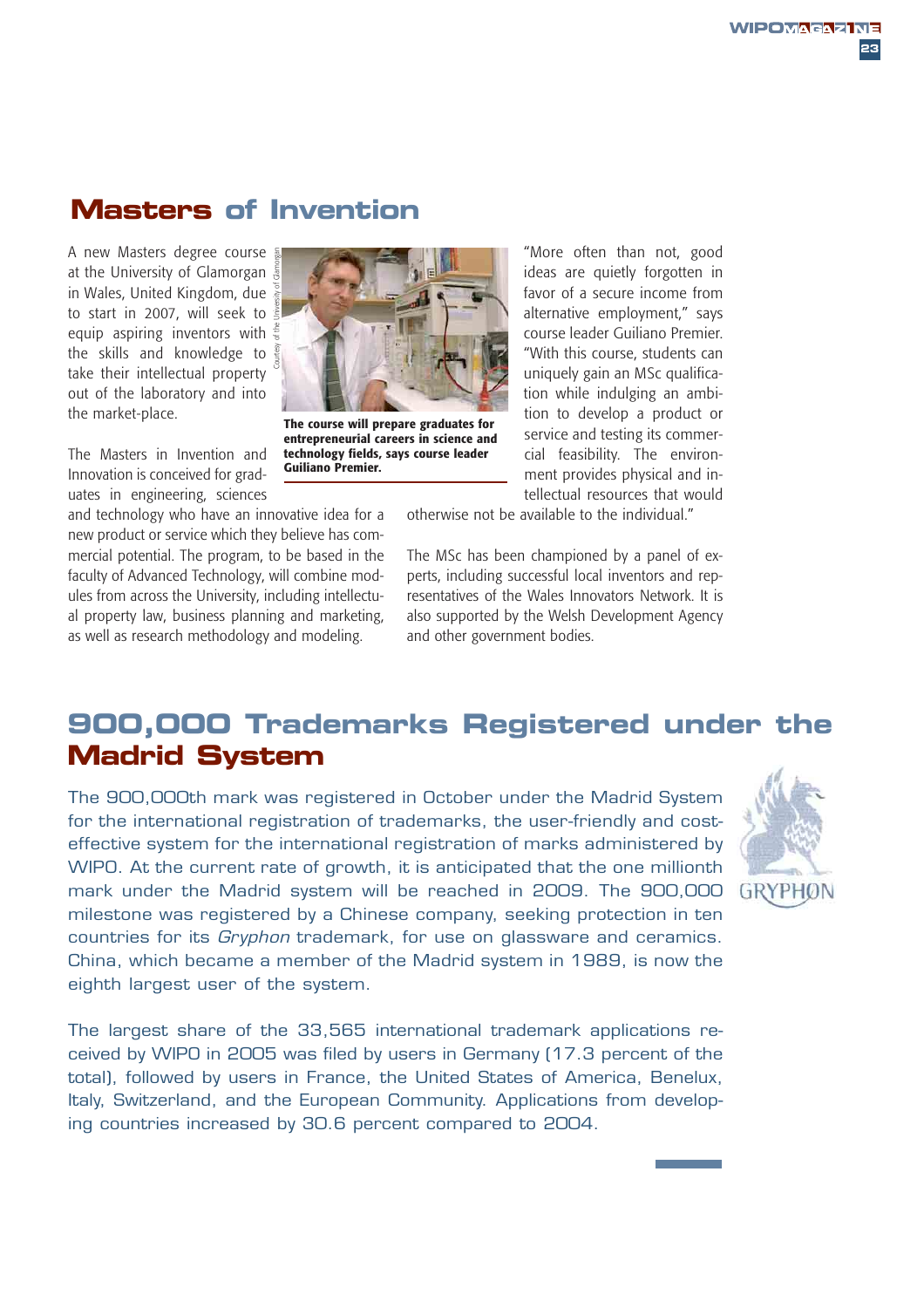# **LETTERS** AND COMMENT

*WIPO Magazine welcomes letters commenting on issues raised in our articles, or on other developments in intellectual property. Letters should be marked "for publication in the WIPO Magazine" and addressed to The Editor at WipoMagazine@wipo.int or to the postal/fax address on the back cover of the Magazine. Please include your postal address. We regret that it is not possible to publish all the letters we receive. The editor reserves the right to edit or shorten letters. (The author will be consulted if substantial editing is required.)*

### **Universities and technology transfer**

#### Commercialization may not be the answer



I write to take issue with the basic premise underlying your recent articles on the use of intellectual property by universities. (*Technology Transfer and Development; Putting Policies in Place. Issue no. 2006/5*)

The fundamental question for a public university's IP policy should not be: 'How can the commercial potential of the property be maximized?' but: 'How can the transfer of new ideas be maximized?' Commercializing IP is only one, and often the worst way to transfer new ideas. Concentrating on commercializing IP encourages universities to over-value their property leading to protracted negotiations through lawyers and other intermediaries which frustrates rather than facilitates the free flow of ideas necessary for research and innovation to flourish.

Revenue from licensing IP in fields other than biotechnology is a trivial proportion of university revenue. And of course, licensing revenue isn't all surplus or 'profit' – commercialization units are very expensive with their business development managers, IP lawyers and accountants. They also impose heavy indirect costs on researchers in explaining their research and its implications to intermediaries. Joshua B. Powers reported in *The Chronicle of Higher Education* (September 22, 2006) that more than half of U.S. universities consistently lose money on technology transfer.

As the Australian policy and management consultant John Howard observes, researchers and research organizations will, except in very rare situations, earn more from being paid for their work input in contracts and consultancies than from licenses and royalties flowing from IP or from income earned in spin-out companies.

I therefore suggest that – with the exception of biotechnology – public universities simply give away most IP as a contribution to the general good. This could be subject to universities including in their intellectual property licensing agreements a standard 'blockbuster' or 'jackpot' clause that provides that should their intellectual property contribute to 'blockbuster' revenues of, say, \$50 million over 10 years, there would be a sharing of revenue determined by a nominated commercial arbitrator.

*From Gavin Moodie, Principal Policy Advisor, Griffith University, Australia. www.griffith.edu.au/vc/staff/moodie*

#### …but technology transfer is about more than revenue generation

As a Vice President of AUTM (the Association of University Technology Managers), I would stress that most university technology transfer offices do not have a primary goal of revenue generation. Professor Ogada (*IP in Universities: Putting Policies in Place – WIPO Magazine Issue no. 5/2006*) captures the goals of technology transfer well, including: promoting the dissemination of knowledge, and assuring stakeholders that risks, benefits and credit are distributed equitably.

AUTM does not tend to use revenue generation as an indicator of benefit. Rather, we use information about how the university distributes revenue received under licenses to benefit the university community; how products which are brought to market benefit everyone; and how innovative university-led licensing programs can push an industry or technology forward (among other measures).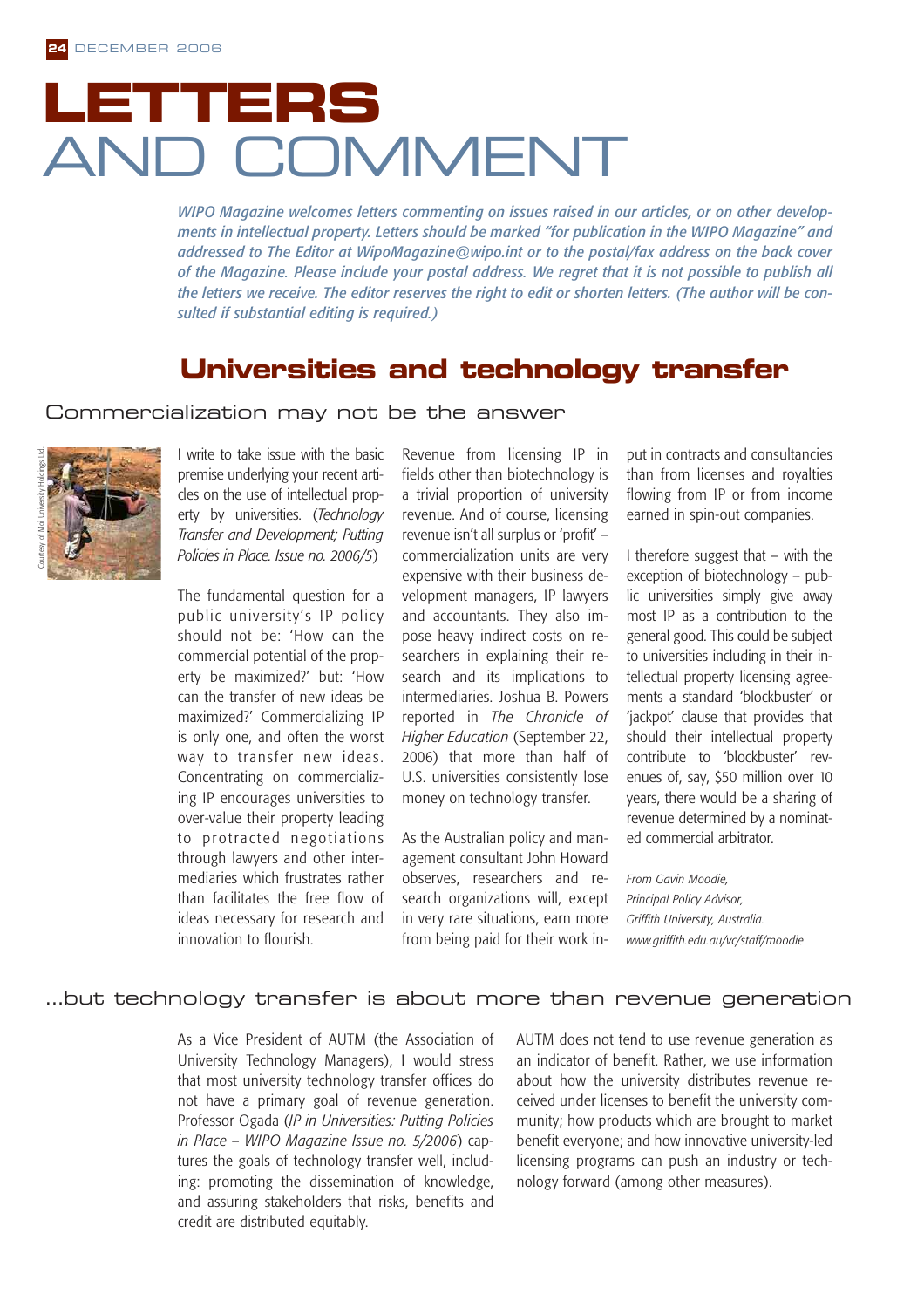A blanket "give it away" approach, on the other hand, usually benefits large companies, who are able to create and patent improvements to the "free" IP more rapidly than other organizations or individuals. For developing economies, or earlystage technology of all kinds, "free" can come with a heavy cost. Free still can achieve the best outcomes for everyone, but strategy is best determined on a case-by-case basis. Without resources to sustain a "free" commons, often only those with resources can benefit from what was released.

Over 500 new products became available last year as a result of licenses from U.S. and Canadian academic technology transfer efforts. More intangibly, universities benefit from the interaction with companies, to see how academic thinking and solutions can be applied to commercial problems. Ironically, universities also benefit from our academic community's greater awareness of IP, as we live in a world where IP plays a greater role, and companies,

in their interactions with universities, demand greater accountability.

Ultimately, universities are increasingly being asked to demonstrate to their community the benefit they provide in the knowledge economy. U.S. and Canadian universities have over 28,000 active licenses at this time, which are all relationships that academic R&D centers have with organizations who have committed to using a given technology for the public benefit. Many are also members of PIPRA (Public Intellectual Property Resources for Agriculture), which encourages licensing with terms that allow agricultural technologies to be made more easily available for development and distribution of subsistence crops for humanitarian purposes in the developing world and specialty crops in the developed world.

*From Dana Bostrom, Associate Director, Industry Alliances Office, University of California, Berkeley* 

#### Starting out

I read with interest the articles on university IP policies and technology transfer in the September-October edition of WIPO Magazine. At the *Universidad Nacional de Mar del Plata* in Argentina, we are currently taking the first steps along this road after creating an IP Office within the Technology Transfer secretariat.

Our Governing Council has recently approved a regulation which defines the scope, players, and procedures regarding the protection of any intellectual creation resulting from scientific or cultural research carried out within the University and/or with third parties. We have adopted an active IP awareness policy to reach those involved in this process, from the researchers, teaching staff and students, to members of the decision-making bodies. We are running conferences in the different academic units in order to explain the objectives, implications and advantages of IP protection, as well as of technology transfer between the university and external social/commercial *milieux*. We have also applied to join the WIPO University Initiative in order to appoint a coordinator and benefit from relevant IP reference materials.

So we are in the early phase of what will be a lengthy process, but one which, it is already clear, will bring economic, scientific and developmental benefits, not only to our University, but also to our broader society.

*From Dr. Bernardo Marcos Diez, Secretariat for Technology Transfer (New Technologies Research Group), Faculty of Law, Universidad Nacional de Mar del Plata, Argentina.*

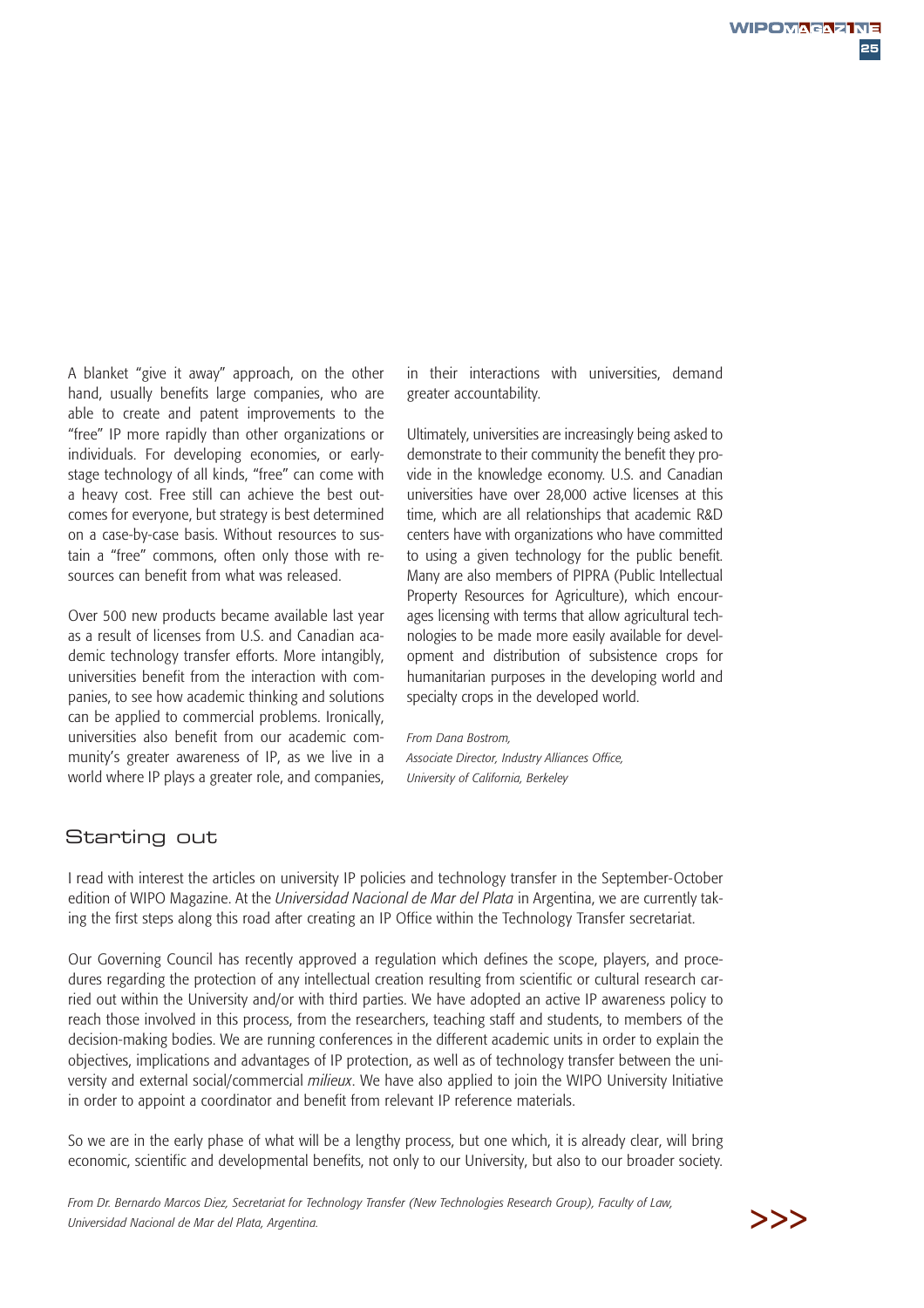### **The perfume debate**

#### Is copyright the right route?



The article *Copyright in the Courts: Perfume as Artistic Expression?* (Issue 5/2006) raises the uncertain prospect, from a legal perspective, that any industrial product could be converted into a work eligible for protection under copyright legislation.

In this respect, we are left with the sense that the interpreters of the law are diverting the purpose of copyright. While the list of what may be considered *works* according to international copyright law is merely declaratory, that does not necessarily imply that everything is subject to protection. There are existing requirements which define the object of copyright.

In the specific case of perfumes, it should be stressed that what could potentially be protected is the chemical formula of which the fragrance consists, rather than the smell itself, since the consumer often cannot perceive slight differences in smell.

#### What the French courts found

In his account of the Dutch ruling on copyrighting perfume, Professor Koelman refers briefly to a French Supreme Court decision published just three days before the Dutch case. The French decision in fact shook up previous French case law in this area. The background is as follows.

The eligibility of perfumes for copyright protection was first introduced into French practice through a decision of the Paris first-degree court dated September 24, 1999.

The issue resurfaced five years later in a case involving L'Oréal and several other perfume companies which sued the cosmetics firm Bellure NV for copyright infringement, claiming that Bellure had reproduced their fragrances under different brands. The Paris first-degree court regarded perfumes as artistic works, comparing them to musical compositions. But the

claim was rejected because it lacked consistency. Extensive evidence of infringement was subsequently presented in the context of the appeal, including chemical analysis identifying 50 elements common to the two scents, olfactory tests on members of the public, an expert report by a professional "nose," and gas chromatography.

In its ruling on January 25, 2006, the Court of Appeal clearly held that perfumes were eligible to copyright protection, considering that (i) they are identified through their smell "architecture" and (ii) the unusual and very specific combinations of essences show the creative work of their author.

But then came the latest decision of the French High Court on June 13, 2006, in which the judges retained that the creator of a perfume was *not* covered by copyright law. As

This is similar to the case of culinary recipes, whereby the recipe – not the taste – is protected.

Finally, from a business point of view, copyright protection is not the most profitable option for *parfumeurs*, since once the term of protection for the creator expires, the "work" enters the public domain, after which it is impossible to take action against unlawful use.

In Colombia it is possible to register smell marks in accordance with the requirements of Decision 344 of the Commission of the Cartagena Agreement (Article 8). This may be a more effective option, allowing firms such as Lancôme greater scope commercially and in the long term.

*From Catalina Castro Gaitán, Palacio, Arenas & Vanegas, Legal Corporate Consultants Bogotá D.C., Colombia (www.pav-lcc.com)*

> this decision was issued by the High Court, the question is settled in France as far as perfume creators are concerned. The question of counterfeiting, however, remains open as this was not included in the legal case submitted to the French High Court.

> The extension of copyright grounds to perfumes would avoid the difficulties inherent in obtaining trademark registration for "smell-marks." But it could also have negative effects, inasmuch as it increases the scope for infringement. Either way, any perfume considered insufficiently original to merit protection under copyright law would certainly risk seeing multiple copies emerge.

*From Franck Soutoul and Jean-Philippe Bresson, European Trademark Attorneys, Inlex Conseil, Paris, France (www.inlex.com), and reporters for the IP Talk legal newsletter (www.ip-talk.eu).*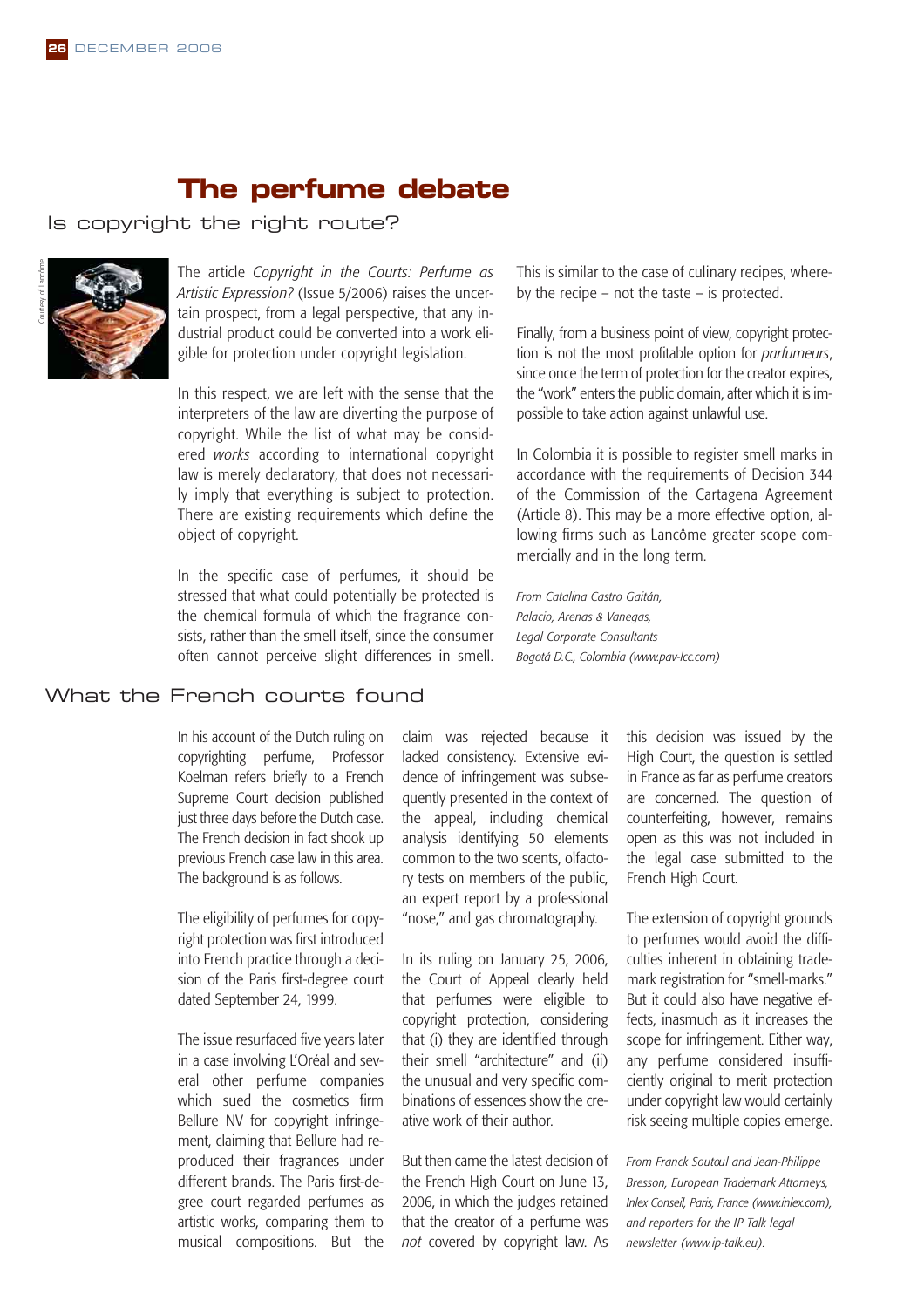## WIPO AWARD WINNERS **Football October-December**

# **scores high**

Each World Cup brings with it new IP issues and ever higher returns from IP assets. Your article IP-related revenues and on the patented technologies used in the recent 2006 World Cup (Issue no. 4/2006) was of particular interest. Learning how much FIFA profited from clever exploitation of trademark and broadcasting rights was astonishing.

The value of IP rights increases by leaps and bounds as technology advances and IP owners become more aware of the existence of IP in every aspect of their product or service. The level of IP awareness by the average layperson in Malaysia is lower than in the U.S. and Europe. However, the Malaysian Ministry of Domestic Trade and Consumer Affairs has been active in holding events to provide more knowledge to the public about the importance of IP. Your FIFA article helps in raising public awareness, by aptly portraying how IP has an impact in many aspects of our lives, including sports.

The fact that there were 2,500 violations by counterfeiters in the 2006 World Cup even before the first match began is worrying. With the Asian Games 2006 and the Asian Cup 2007 around the corner, it seems that efforts to enforce IP rights should be at the forefront of the organizing strategy.

*From P. Kandiah, Patent and Trademark Agent, KASS International Sdn Bhd, Kuala Lumpur, Malaysia*

WIPO congratulates the following creators and inventors, who were presented with awards during the months of October, November and December.

WIPO Gold **Medal** for Invention

#### ARGENTINA

National Innovation Competition – INNOVAR 2006:

 $\blacksquare$  In the product category: Rubén Schmit – for the Sphinx project

In the agriculture category: Pablo Martín Bonadeo – for the Colossus Florida project

 $\blacksquare$  In the applied sciences category: Fernando Sesma, Graciela Font De Valdez, Marti Medici, Verónica Molina – for their project to develop a fermented soy bean food product bioenriched with vitamins and calcium

In the innovative concept category: Claudia Marina Lagier – for a biosensor for Chagas disease

In the innovative activity category: IPEM N° 50 College – for its "Ingeniero Emilio Olmos"

#### CA MEROON

National Technologies Days Competition – 2006

- $\blacksquare$  Bertin Tchinda best inventor
- $\blacksquare$  Béatrice Francoise Nijikam best woman inventor

■ Samuel Eugène Epesse Misse – best inventor

#### VIETNAM

Vietnam Nationwide Creativity Competition for Youth, Children:

Duong Viet Cuong  $-$  for his Digital House

 $\blacksquare$  Le Trung Minh Quan – for his automated wall painting robot



**The first WIPO awards granted in the areas of traditional knowledge and folklore were bestowed upon Omayra Casamá, Beleida Espino R., Aquilina Gallegos and Sonia Henríquez in September. They received Creativity Awards in recognition of their contributions to the protection and promotion of the creativity and cultural heritage of Panama's indigenous peoples.**

#### WIPO Creativity Award

#### RUSSIAN FEDERATION

**Mr.** Ivan A. Bliznets  $-$  for his contribution to the development of IP legislation, education and training

#### RE PUBLIC OF UZBEKISTAN

 $Mr$ . R. Abdullaev – for his achievements as an author

#### WIPO Trophy for Innovative **Enterprises**

#### **MOROCCO**

*Fondation Suisse Maroc pour le Développement Durable (FSMD)* – for its contributions to technological innovation and advancement and its use of the IP system in the development and commercialization of products and services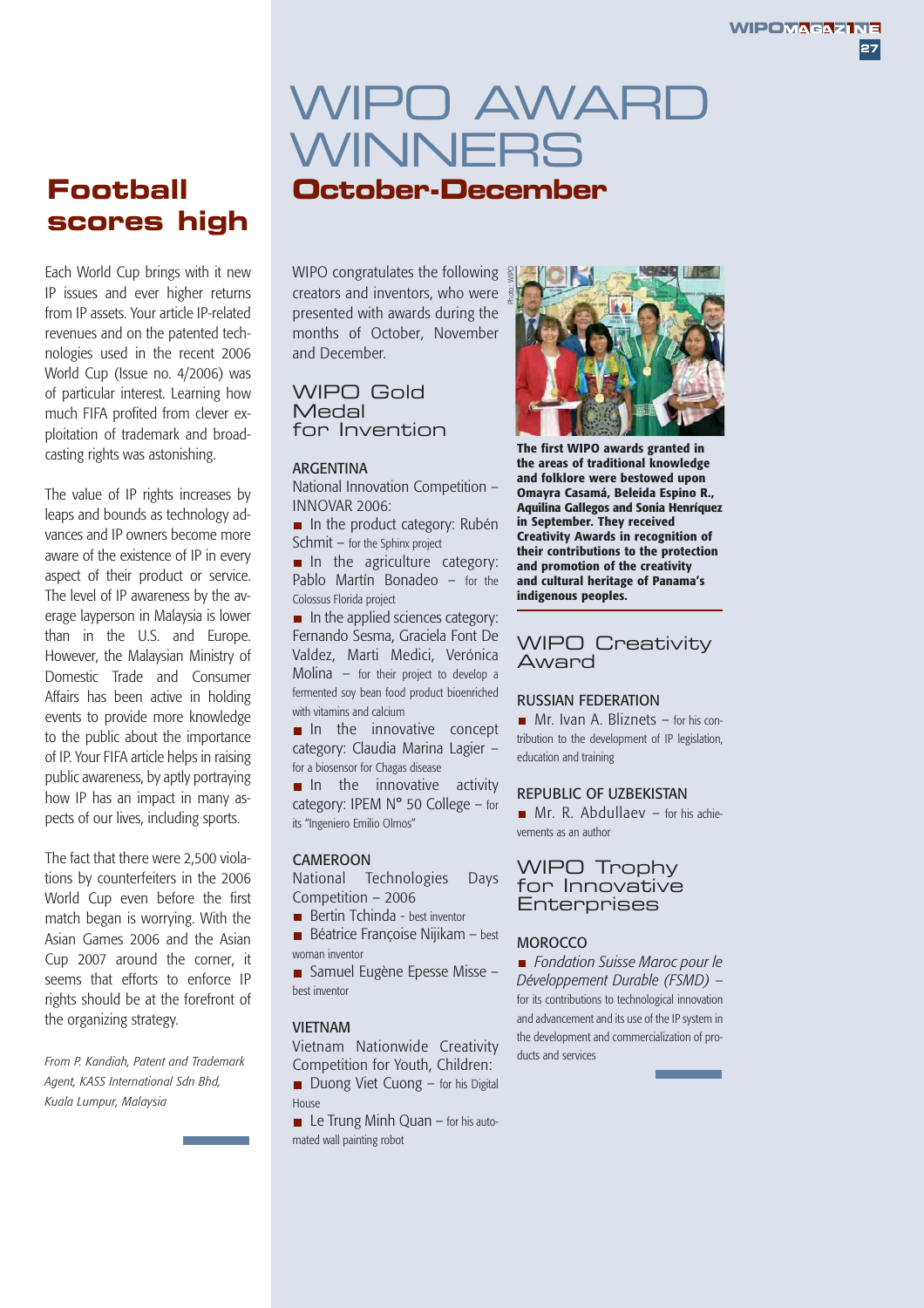### **Calendar of Meetings**

#### NOVEMBER 13 TO 17 GENEVA

#### *Standing Committee on the Law of Trademarks, Industrial Designs and Geographical Indications (SCT) (Sixteenth session)*

The Committee will work on new issues as identified by the SCT at its Fifteenth session, in particular new types of marks, trademark opposition procedures, the harmonization of formalities concerning the procedures for design registration and the relationship between trademarks and some aspects of copyright law. Invitations: As members, the States members of WIPO and/or the Paris Union; as observers, other States and certain organizations.

#### NOVEMBER 15 GENEVA

#### *Seminar on the Hague System of International Registration of Industrial Designs*

This Seminar, in English and French, is aimed at increasing awareness and practical knowledge of the Hague system for the international registration of industrial designs among industry and private practitioners who use, or will use, the system.

Invitations: Registration is open to all interested parties subject to the payment of a registration fee. The competent authorities of the States members of the Hague Union will be exempt from the payment of the fee.

#### NOVEMBER 16 AND 17 GENEVA

#### *Seminar on the Madrid System of International Registration of Marks*

This Seminar, in English, aims at increasing awareness and practical knowledge of the Madrid system among trademark agents who use, or will use, the system whether in industry or in private practice. These Seminars are held regularly every year, both in English and French.

Invitations: Registration is open to interested parties, subject to the payment of a registration fee. The competent authorities of the States members of the Madrid Union will be exempt from the payment of the fee.

#### NOVEMBER 27 TO DECEMBER 1 GENEVA

#### ■ *IPC Revision Working Group of the IPC Union (Sixteenth session)*

The Working Group will continue preparation of revision amendments to the eighth edition of the IPC and implementation of results of IPC reform and will complete preparation of IPC training examples.

Invitations: As members, the States members of the IPC Union and member organizations of the Working Group; as observers, the States members of the Paris Union and certain organizations.

#### NOVEMBER 30 TO DECEMBER 8 GENEVA

#### *Intergovernmental Committee on Intellectual Property and Genetic Resources, Traditional Knowledge and Folklore (Tenth session)*

The Committee will continue its work based on the renewed mandate established by the General Assembly, will consider draft texts of policy objectives and principles for the protection of traditional knowledge and traditional cultural expressions/folklore, and other ongoing work.

Invitations: As members, the States members of WIPO and/or the Paris Union, and the European Community; as observers, certain organizations.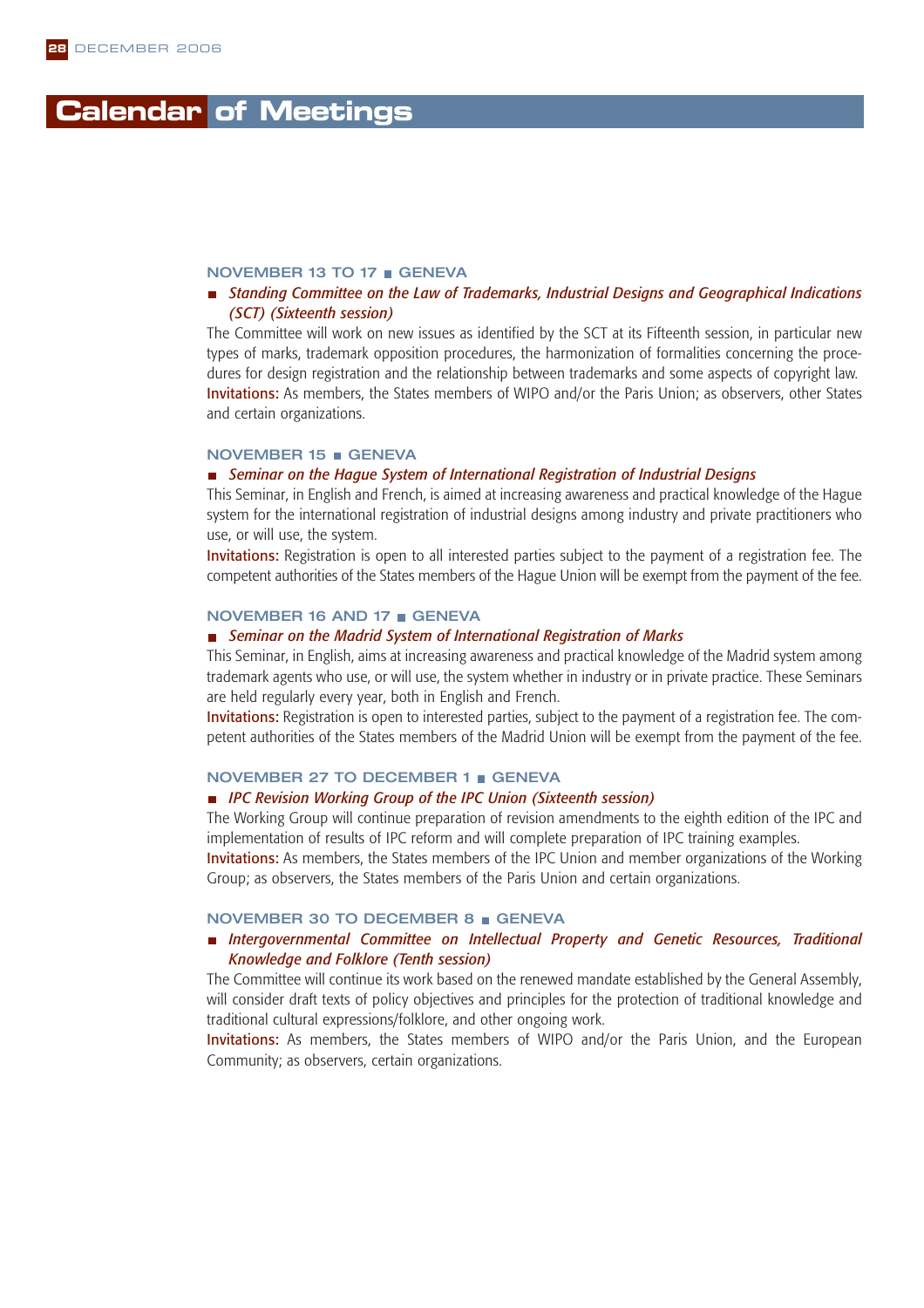## NEW **PRODUCTS**